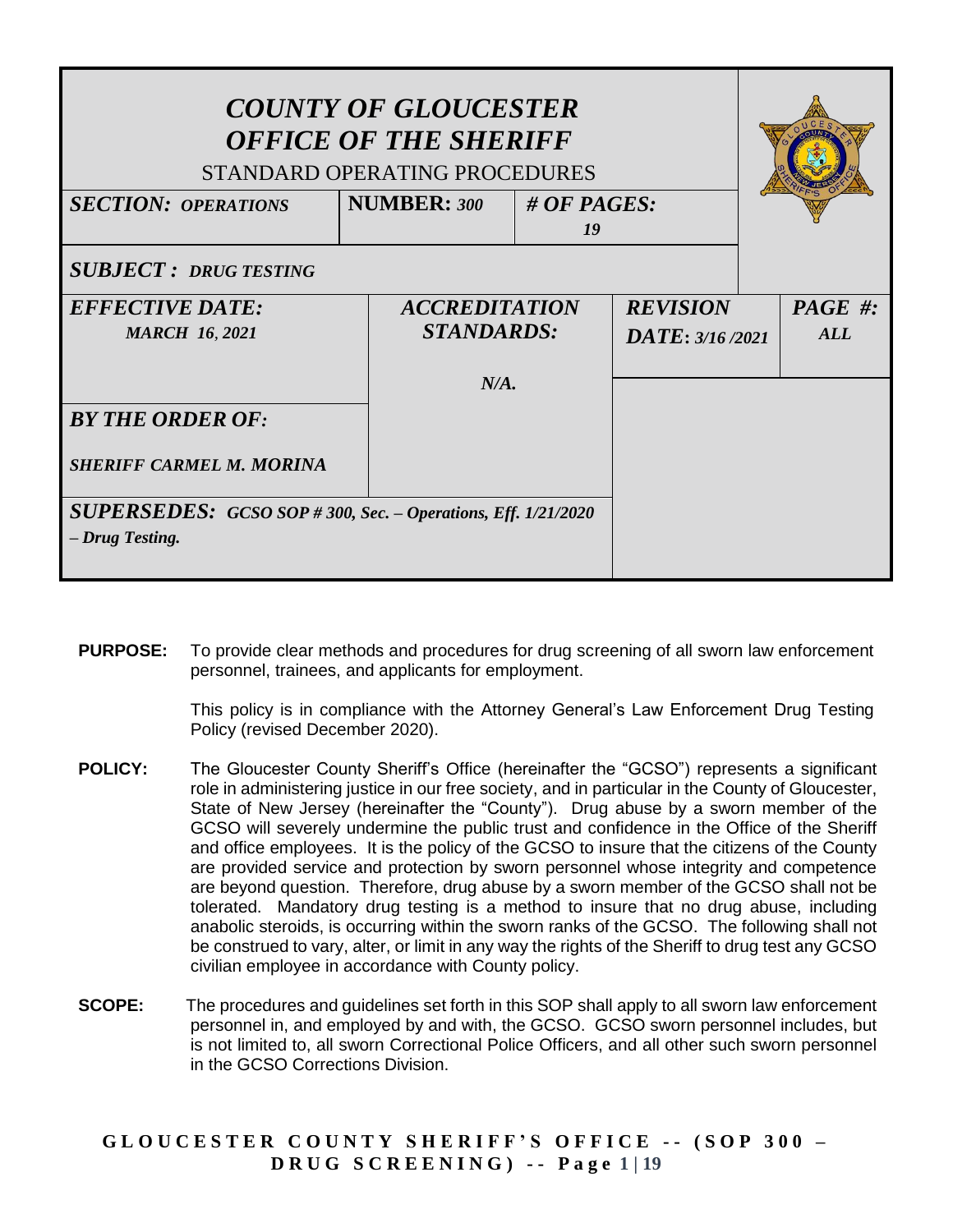#### **PROCEDURE:**

### **I. Applicability**

- A. Personnel:
	- 1. Applicants for a position as a law enforcement officer in the GCSO who, if appointed, will be responsible for the enforcement of the criminal laws of this State, and will be authorized to carry a firearm under N.J.S.A. 2C:39-6. In this policy, any reference to "officer" or "law enforcement officer" shall include, and be defined to mean, any sworn law enforcement officer employed by and/or with the GCSO and/or the County, including, but not limited to, Sheriff's Officers, Sheriff's Investigators, Correctional Police Officers, and Special Law Enforcement Officers of all classes. For purposes of this policy, the terms "sworn law enforcement officer", "law enforcement officer", "officer", "sheriff's officer", "sheriff's investigator", "correctional police officer", and "special law enforcement officer" shall all have the same meaning, and be interchangeable.
	- 2. Law enforcement officer trainees subject to the Police Training Act while they attend a mandatory basic training course.
	- 3. Sworn law enforcement officers who are responsible for the enforcement of the criminal laws of this State, come under the jurisdiction of the Police Training Act, and are authorized to carry a firearm under N.J.S.A. 2C:39-6.
	- 4. Civilian applicants for paid positions with the GCSO. (Once employed by the GCSO, drug testing of civilian employees will be governed by policy published in the County Human Resources Manual.)
- B. Employment Status:

Drug testing may be categorized by the employment status of the individual being tested and the method by which the individual was selected for testing. These methods include applicant testing, trainee testing, and officer testing. Testing is required of all law enforcement applicants and trainees. Pursuant to AG Directive 2018-2, law enforcement agencies are required to implement a random drug testing program for all sworn officers in their departments. Further, law enforcement agencies have an independent obligation to undertake drug testing of individual officers and trainees when there is reasonable suspicion to believe that the officer or trainee is illegally using drugs.

1. Applicant Testing

The GCSO must carefully select candidates whose character and credibility are beyond reproach. The GCSO strives to hire people who are qualified and are able to perform the duties and responsibilities to which they will be assigned. The GCSO recognizes that drug testing is an important component of a pre-employment background investigation. Thus, it is the policy of the GCSO that all candidates for employment may undergo drug screening at any point during the pre-employment process.

**G L O U C E S T E R C O U N T Y S H E R I F F ' S O F F I C E - - ( S O P 3 0 0 – D R U G S C R E E N I N G ) - - P a g e 2 | 19**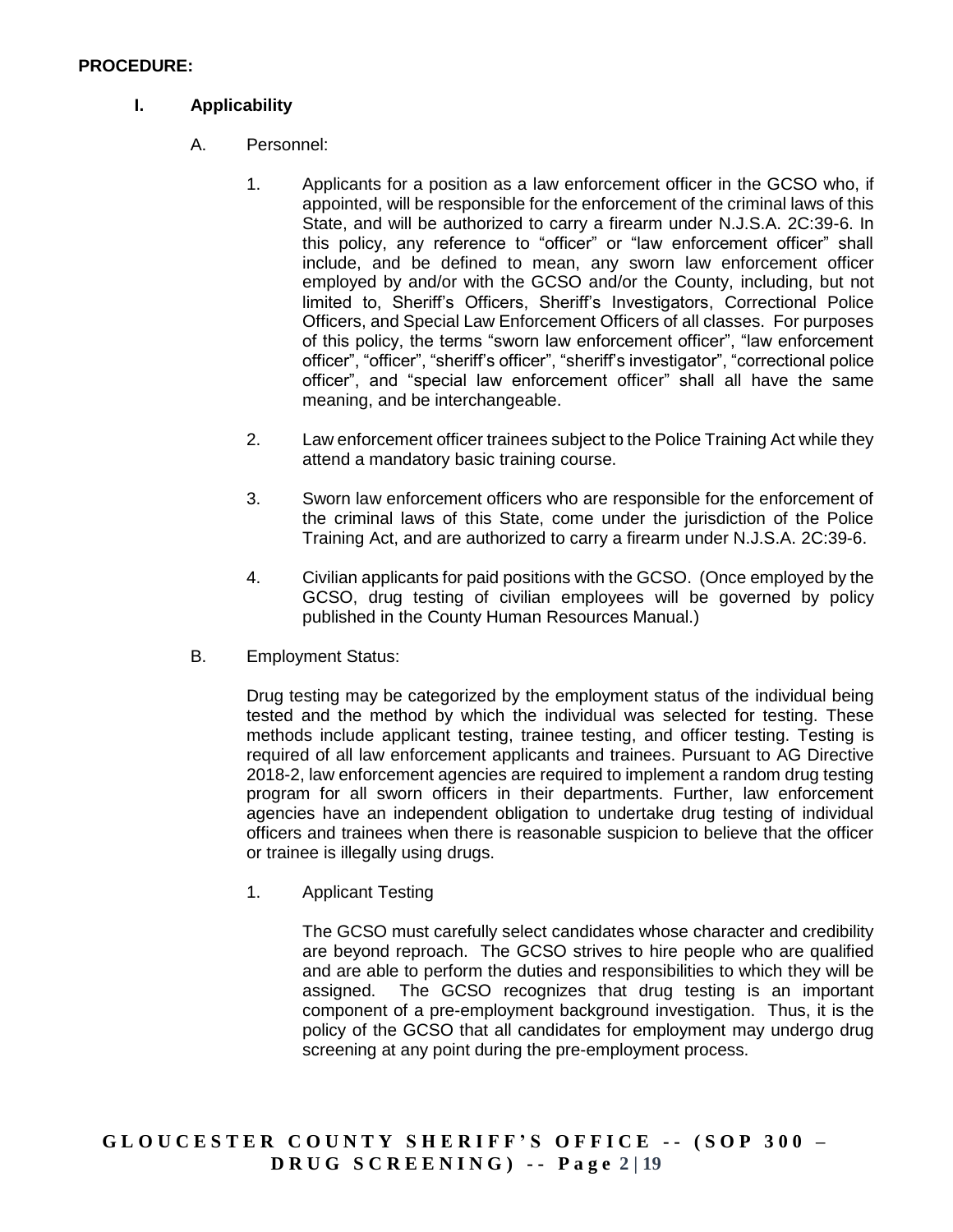In addition, applicants for employment may be tested as many times as the GCSO deems necessary to ensure that the applicants are not engaged in the illegal use of drugs. For example, applicants who have been drug tested as part of the application process may be tested again if a significant amount of time has elapsed since the previous step in the employment process.

The GCSO shall ensure that it complies with the provisions of the Americans with Disabilities Act (ADA) during the pre-employment process by refraining from making any medical inquiries. Therefore, the medication information form should not be used at the applicant stage, unless a positive test result requires an explanation by the prospective employee.

2. Trainee Testing

Individuals hired as law enforcement officers with the GCSO who are required to attend and successfully complete a mandatory basic training course approved by the Police Training Commission are subject to drug testing during their attendance at a police academy. Trainees will be required to submit one or more urine specimens for testing while they attend a mandatory basic training course. The police academy staff under rules and regulations adopted by the Police Training Commission will conduct the drug testing of law enforcement trainees.

Individual trainees shall also be required to submit a urine specimen for testing when there exists reasonable suspicion to believe that the trainee is illegally using drugs. A trainee shall be ordered to submit to a drug test based on reasonable suspicion only with the approval of the County Prosecutor, the Sheriff, or the academy director.

3. Sworn Law Enforcement Officer Testing

Sworn Law Enforcement Officers in the GCSO shall be ordered to submit a urine specimen for testing when they have been randomly selected to submit to a drug test. Random selection shall be defined as a method of selection in which every sworn member of the law enforcement agency, regardless of rank or assignment, has an equal chance to be selected for drug testing every time a selection is conducted.

Sworn law enforcement officers in the GCSO shall also be required to submit a urine specimen for testing when there exists reasonable suspicion to believe that the officer is illegally using drugs. An officer shall be ordered to submit to a drug test based on reasonable suspicion only with the approval of the County Prosecutor or the Sheriff.

Urine specimens may also be collected from sworn law enforcement officers in the GCSO during a regularly scheduled and announced medical examination or a fitness for duty examination.

- C. Types of Testing:
	- 1. Applicant Testing

## **G L O U C E S T E R C O U N T Y S H E R I F F ' S O F F I C E - - ( S O P 3 0 0 – D R U G S C R E E N I N G ) - - P a g e 3 | 19**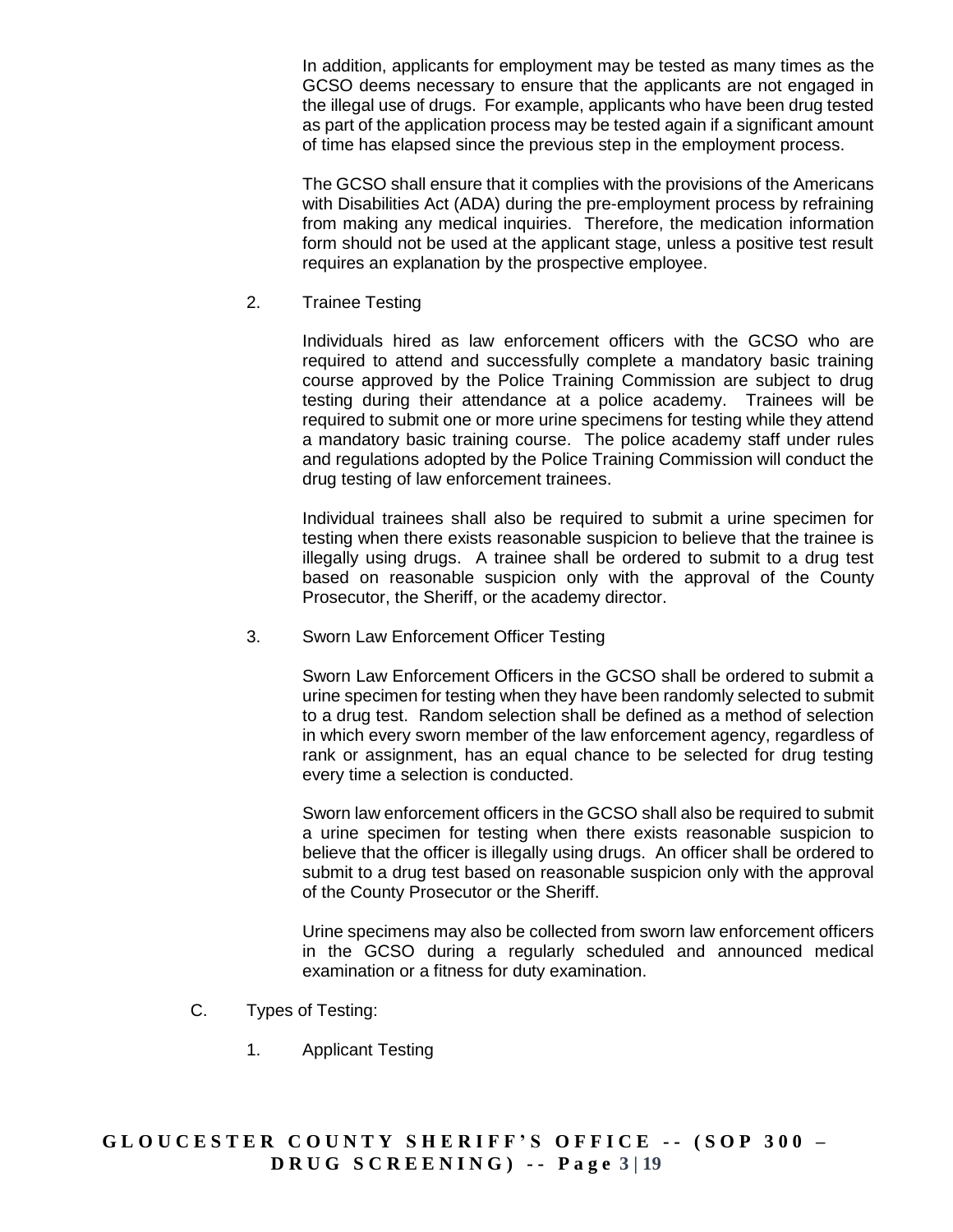It is the policy of the GCSO that all applicants for paid positions (sworn and civilian) at the GCSO shall be required to submit a urine sample at any time during the pre-employment stage when the individual is seriously being considered for appointment or assignment to the GCSO.

2. Random Testing

Urine specimens shall be ordered from sworn law enforcement officers in the GCSO who have been randomly selected to submit to a drug test. Random selection shall be defined as a method of selection in which every officer regardless of rank or assignment, has an equal chance to be selected for drug testing each and every time a selection is conducted. The number of officers to be selected each time a random test is conducted shall be less than the total number of sworn law enforcement officers employed by and/or with the GCSO and/or County. This policy requires a minimum of ten percent of the sworn law enforcement officers employed by and/or with the GCSO be randomly tested each time, and at least twice a year.

The mechanism for selecting sworn law enforcement officers employed by and/or with the GCSO can be as simple and inexpensive as placing names in a hat, or as complex and expensive as a custom computer program. The random selection process should be verified and documented. The GCSO shall permit representatives of the affected collective bargaining units to witness the selection process. Everyone present at the time of the selection, however, must understand that anyone who discloses the identity of an officer selected for random testing, or the fact that a random selection is scheduled to take place prior to the collection of urine specimens, will be subject to discipline.

3. Reasonable Suspicion

Urine specimens shall be ordered from a sworn law enforcement officer in the GCSO when reasonable suspicion exists to believe that the individual is illegally using drugs, including, but not limited to, anabolic steroids. Urine specimens shall not be ordered from an individual without the approval of the Sheriff or her/his designee.

Reasonable suspicion "requires objective facts which, with inferences, would lead a reasonable person to conclude that drug-related activity is taking or has taken place and that a particular individual is involved in that drug activity."

The Sheriff or designee will determine reasonable suspicion. The following factors should be evaluated to determine the quality and relevance of the information acquired:

- a. The nature and source of the information;
- b. Whether the information constitutes direct evidence or is hearsay in nature;

## **G L O U C E S T E R C O U N T Y S H E R I F F ' S O F F I C E - - ( S O P 3 0 0 – D R U G S C R E E N I N G ) - - P a g e 4 | 19**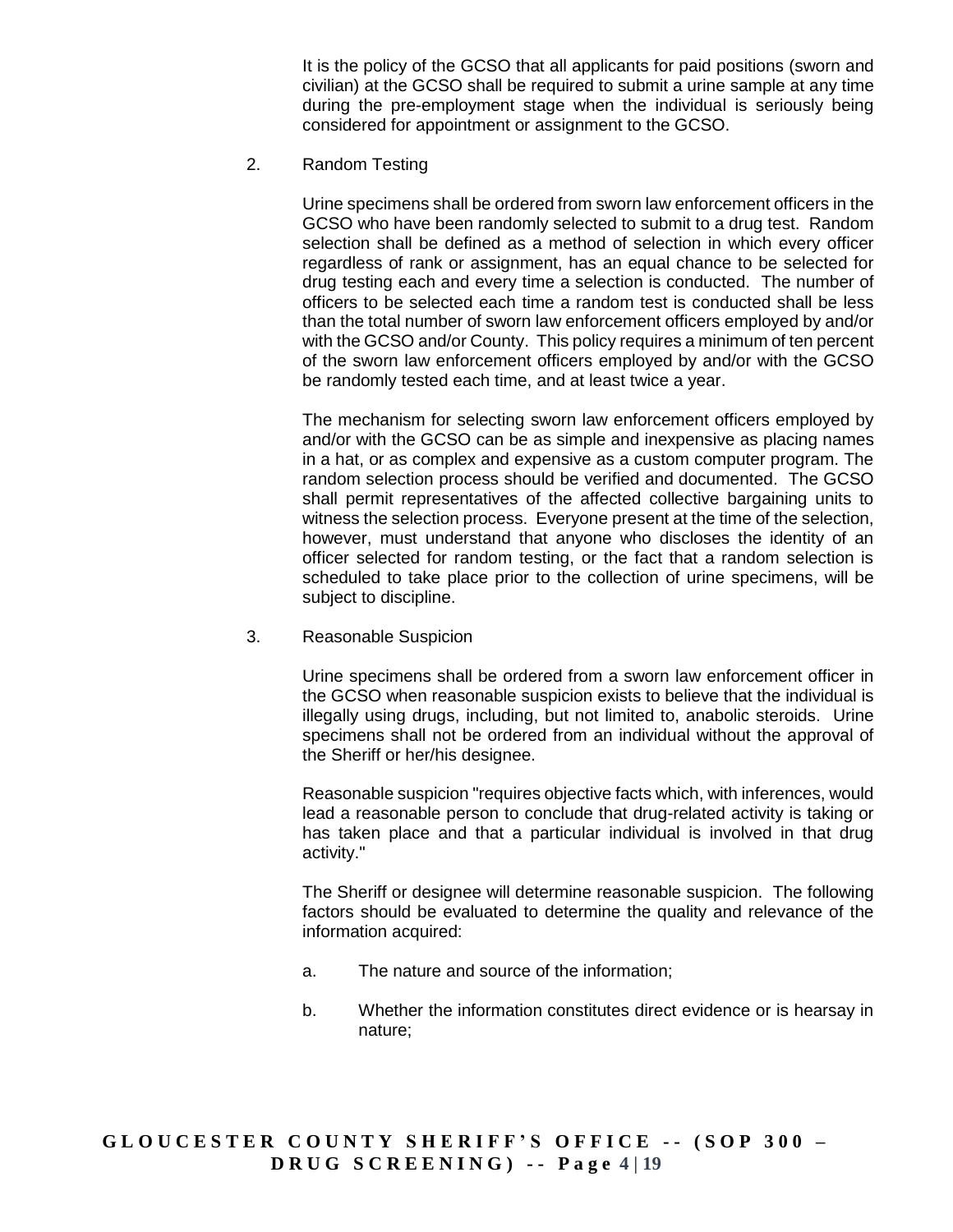- c. The reliability of the informant or source;
- d. Whether corroborating information exists and the degree to which it corroborates the accusation; and
- e. Whether and to what extent the information may be stale.

Before the Sheriff or designee may order an individual officer to undergo reasonable suspicion testing, the Sheriff or designee shall prepare a written report documenting the basis for the test. Under emergent circumstances, approval may be given for a reasonable suspicion test based on a verbal report.

#### **II. Notification of Drug Testing Procedures**

- A. Sworn Law Enforcement Officers Random Drug Testing:
	- 1. The GCSO will implement a random drug-testing program for sworn law enforcement officers employed by and/or with it. The random drug testing cannot be implemented until rules and regulations establishing such a procedure have been in effect for a minimum of sixty (60) days.
	- 2. The following conditions shall apply to the random drug testing of sworn law enforcement officers employed by and/or with the GCSO:
		- a. All sworn law enforcement officers are eligible for random drug testing, regardless of rank.
		- b. Random drug testing shall be conducted twice each calendar year. No less than 10 percent (10%) of all sworn law enforcement officers shall be randomly tested each time.
		- c. Anabolic steroid testing of sworn law enforcement officers will be incorporated in the random drug testing of all officers in the GCSO. Anabolic steroid testing will apply to **only** those individuals selected for random drug testing. Therefore, the only persons required to submit to anabolic steroid testing will be those same persons who were randomly selected for the testing of illegal drugs. The percentage of those selected for anabolic steroid testing may be 100% of the persons who were selected for random drug testing.
		- d. The random selection of sworn law enforcement officers shall be achieved by using a method by which every sworn member of the agency, regardless of rank or assignment has an equal chance of being selected for drug testing every time a selection is conducted.
		- e. The random selection process will be through the use of the RandomWare software application for drug and alcohol testing data management. A list will be generated of all sworn law enforcement officers eligible to be drug tested. The officers will be selected for drug testing randomly using officer social security numbers. If the

## **G L O U C E S T E R C O U N T Y S H E R I F F ' S O F F I C E - - ( S O P 3 0 0 – D R U G S C R E E N I N G ) - - P a g e 5 | 19**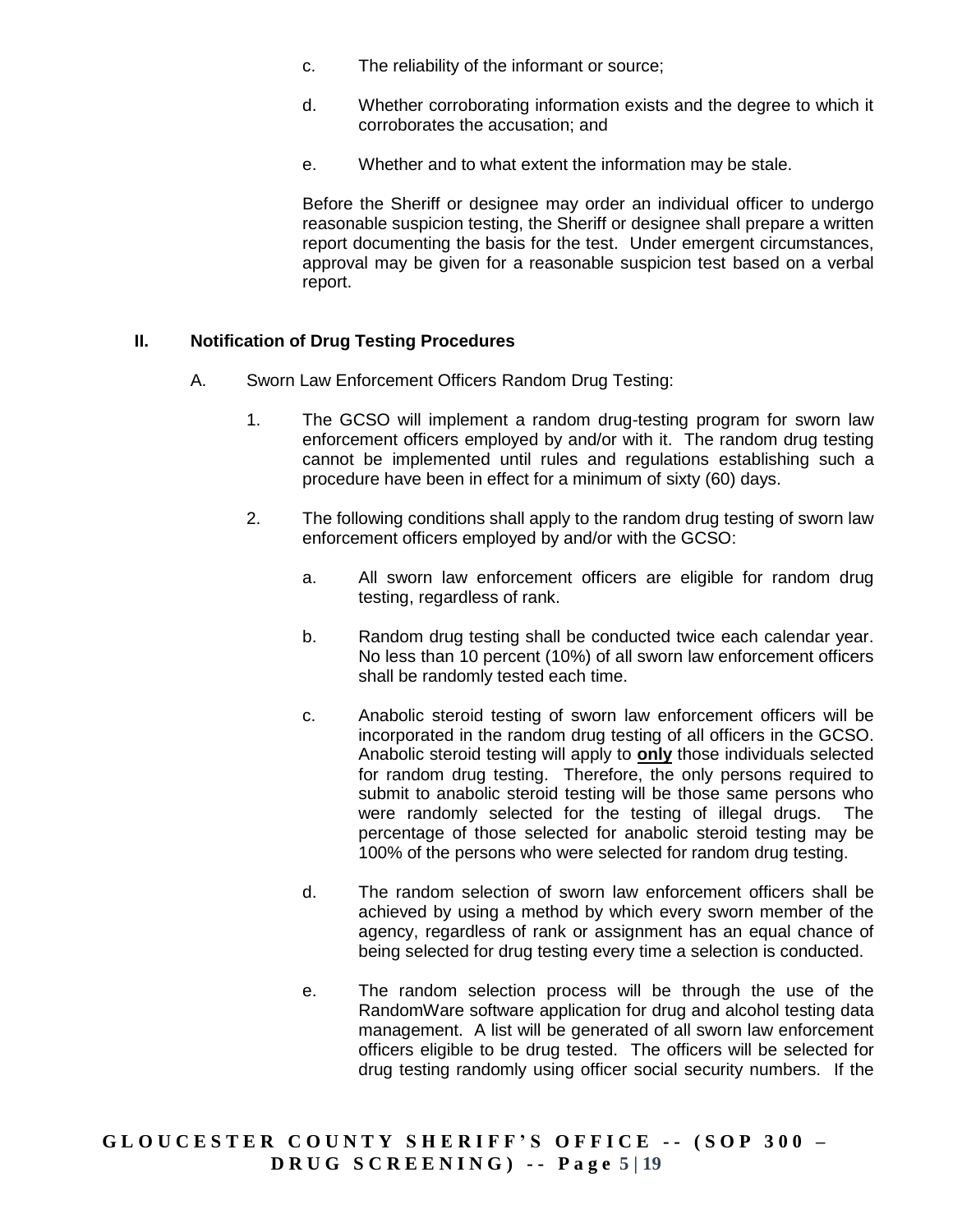RandomWare application is not available, then any other similar computer application can be utilized to undertake the random selection of those officers to be drug tested.

- f. Records shall be kept of each random selection and signed by all present.
- g. A representative of each collective bargaining unit shall be invited to be present for all selections.
- h. Any member of the GCSO, who discloses the identity of an individual selected for random testing or the fact that a random selection is scheduled to take place prior to the collection of urine specimens, shall be subject to discipline.
- i. Urine samples will be collected using containers approved by the New Jersey State Toxicology Laboratory.
- j. Sworn law enforcement officers who refuse to submit to a drug test ordered in response to reasonable suspicion or random selection shall be immediately suspended from employment. Upon a finding that the officer did in fact refuse to submit the sample, the officer shall be terminated from law enforcement employment and permanently barred from future law enforcement employment in New Jersey. In addition, the GCSO shall forward the officer's name to the Central Drug Registry, and note that the individual refused to submit to a drug test.
- B. Applicants:
	- 1. The GCSO will notify applicants for paid positions (sworn and civilian) that the pre-employment process will include drug testing. The notification will also indicate that a negative result is a condition of employment, assignment, or appointment and that a positive result will result in the applicant being removed from consideration. The notification will also indicate that a negative result is a condition of employment and that a positive result will: a) result in the applicant being dropped from consideration for employment; b) cause the applicant's name to be reported to the Central Drug Registry maintained by the Division of State Police; and c) preclude the applicant from being considered for future law enforcement employment for a period of two (2) years from the date of the drug test. In addition, the notification will indicate that if the applicant is currently employed by another agency as a sworn law enforcement officer, and the officer tests positive for illegal drug use, the officer's employing agency will be notified of the test results and the officer will be terminated from employment and permanently barred from future law enforcement employment in New Jersey. Applicants shall be further informed that their refusal to submit to a drug test shall result in their no longer being considered for law enforcement employment in New Jersey.
- C. Trainees: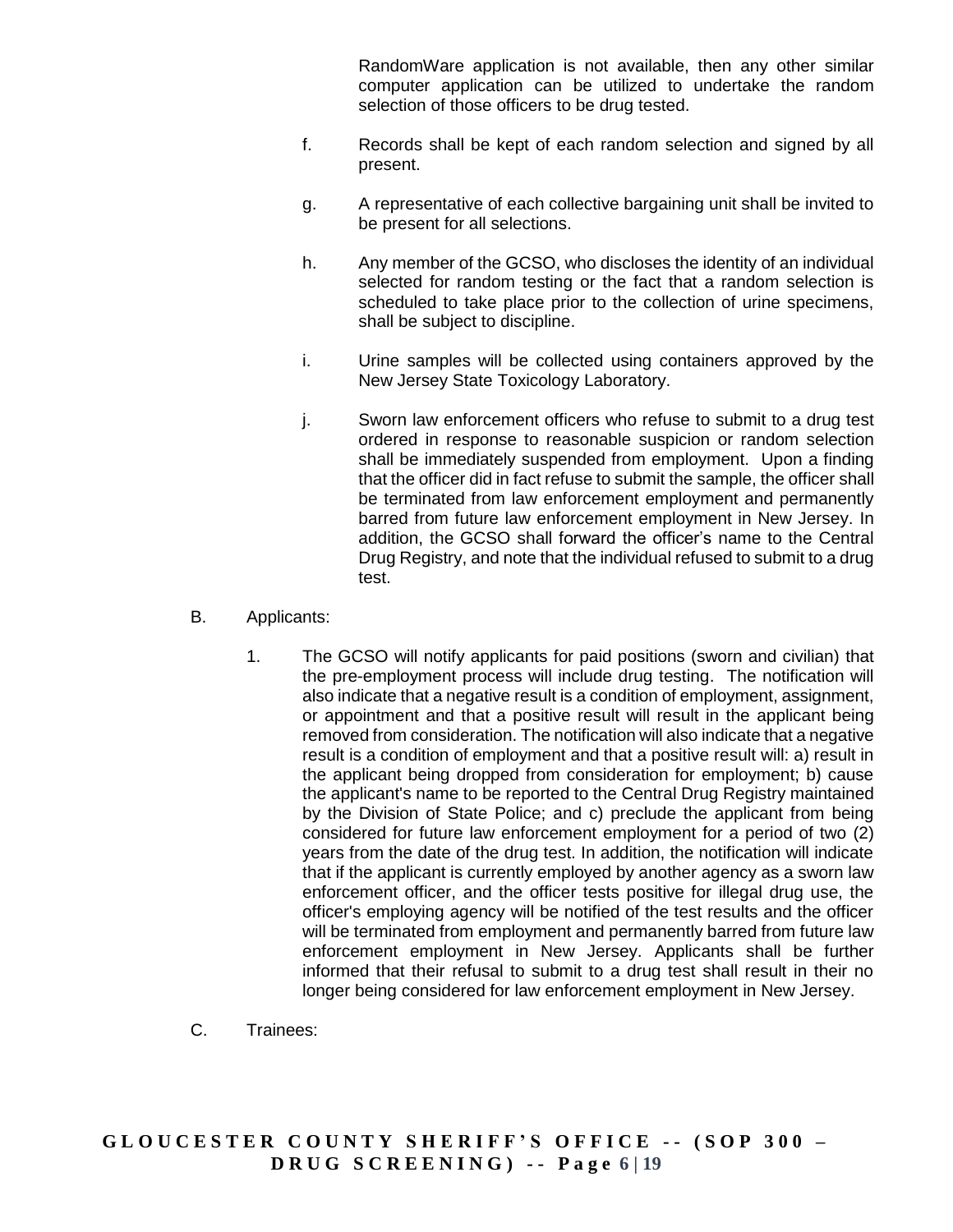- 1. All newly appointed law enforcement officers shall be informed that drug testing is mandatory during basic training. Newly appointed officers shall also be informed that a negative result is a condition of employment and that a positive result will result in: a) the trainee being dismissed from basic training; b) the trainee's termination from employment; c) inclusion of the trainee's name in the Central Drug Registry maintained by the Division of State Police; and d) the trainee being permanently barred from future law enforcement employment in New Jersey.
- 2. Newly appointed officers shall be further informed that the refusal to submit to a drug test shall result in their dismissal from employment and a permanent ban from future law enforcement employment in New Jersey and inclusion of the trainee's name in the Central Drug Registry maintained by the Division of State Police. Each police academy shall include in its rules and regulations a provision implementing drug testing during basic training.
- D. Candidates for Sworn Law Enforcement Officer with GCSO Testing:
	- 1. The GCSO will test candidates for sworn law enforcement officer, and will notify those candidates that the pre-employment process will include drug testing. The notification will also indicate that a negative result is a condition of employment and that a positive result will:
		- a. Result in the candidate being removed from consideration for employment.
		- b. Cause candidates for sworn law enforcement officer's name to be reported to the Central Drug Registry maintained by the Division of State Police.
		- c. Preclude candidates for sworn law enforcement officer from being considered for future law enforcement employment for a period of two (2) years.

In addition, the notification will indicate that if the candidate is currently employed as a sworn law enforcement officer, and the officer tests positive for illegal drug use, the officer's employing agency will be notified of the test results and the officer will be terminated from employment and permanently barred from future law enforcement employment in New Jersey.

- E. Sworn Law Enforcement Officer Reasonable Suspicion Testing:
	- 1. This policy will provide that individual sworn law enforcement officers with the GCSO will be ordered to submit to a drug test when there is a reasonable suspicion to believe that an individual is illegally using drugs.
	- 2. Before a GCSO sworn law enforcement officer may be ordered to submit to a drug test based on reasonable suspicion, the GCSO shall prepare a written report, which documents the basis for the reasonable suspicion. The Sheriff shall review the report before a reasonable suspicion test may be ordered.

**G L O U C E S T E R C O U N T Y S H E R I F F ' S O F F I C E - - ( S O P 3 0 0 – D R U G S C R E E N I N G ) - - P a g e 7 | 19**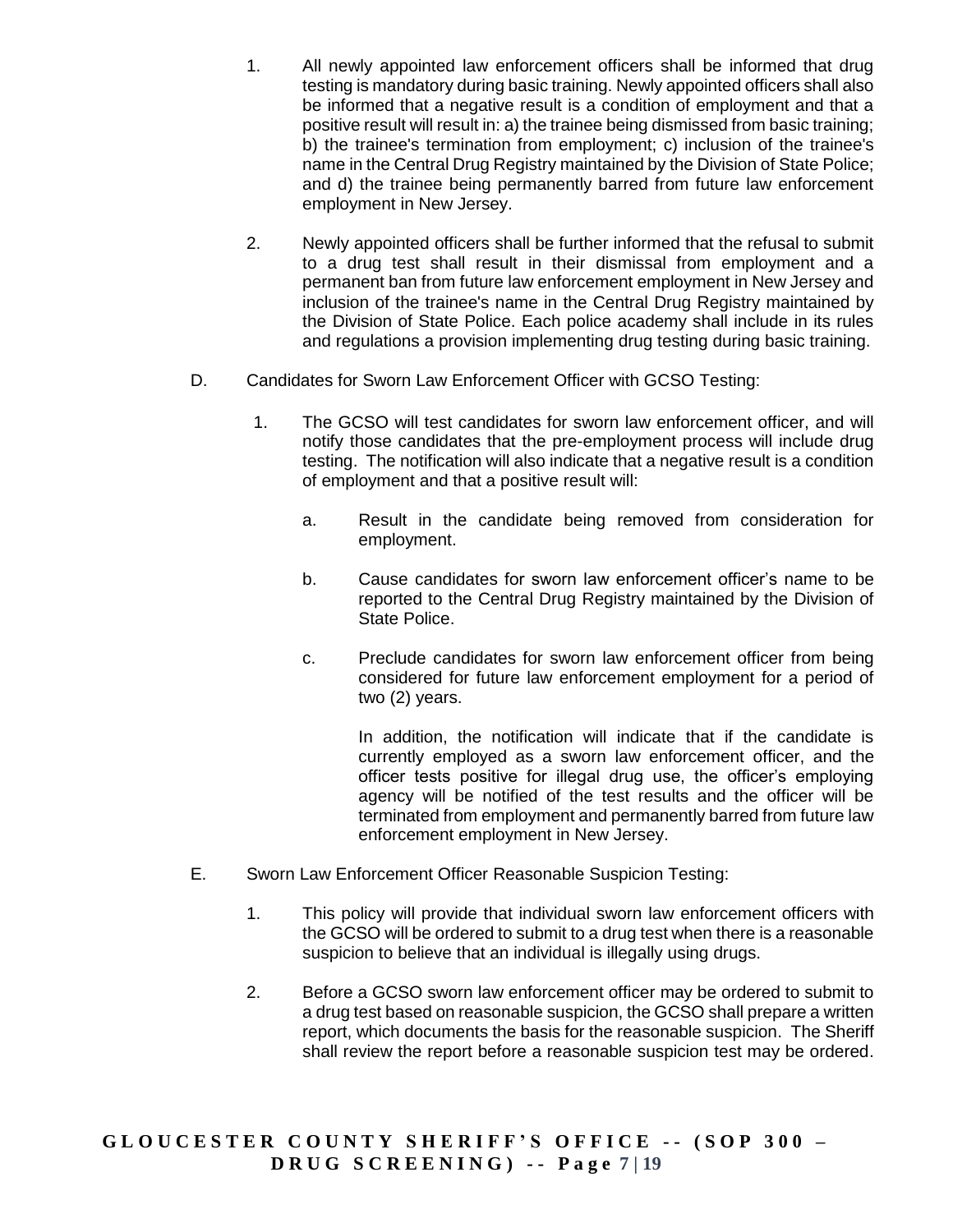Under emergent circumstances, approval may be given for a reasonable suspicion test based on a verbal report.

- 3. A negative result is a condition of employment as a sworn law enforcement officer with the GCSO, and a positive test will result in:
	- a. Report to the Sheriff.
	- b. The sworn law enforcement officer's termination from employment with the GCSO.
	- c. Inclusion of the sworn law enforcement officer's name in the Central Drug Registry maintained by the Division of State Police.
	- d. The sworn law enforcement officer being permanently barred from future law enforcement employment in New Jersey.
- 4. Sworn law enforcement officers in the GCSO who refuse to submit to a drug test based on reasonable suspicion after being lawfully ordered to do so are subject to the same penalties as those individuals who test positive for the illegal use of drugs. A sworn law enforcement officer who resigns or retires after receiving a lawful order to submit a urine specimen for drug testing, and who does not provide the specimen, shall be deemed to have refused to submit to the drug testing

### **III. Specimen Acquisition Procedures**

- A. Preliminary Acquisition Procedures:
	- 1. The GCSO shall designate a member of its staff to serve as monitor of the specimen acquisition process. The monitor shall always be of the same gender as the individual being tested (the donor). In the event there is no member of the same gender available from the agency collecting the specimens, the agency may request that a member of the same gender from another law enforcement agency serve as monitor of the process.
	- 2. Prior to the submission of a urine specimen, an applicant for a law enforcement position with the GCSO shall execute a form consenting to the collection and analysis of their urine for illegal drugs (Attachment A). The form shall also advise the applicant that a negative result is a condition of employment and that a positive result will result in the consequences outlined in Section II B and D of this policy. Applicants are not required to complete a Drug Testing Medication Information form at this time.
	- 3. Prior to the submission of a urine specimen, a trainee enrolled in a basic training course shall execute a form (Attachment B) advising the trainee that a negative result is a condition of employment and that a positive result will result in the consequences outlined in Section II C of this policy. The form shall also advise the trainee that the refusal to participate in the test process carries the same penalties as testing positive. Trainees shall complete a Drug Testing Medication form (Attachment D) listing all prescription

**G L O U C E S T E R C O U N T Y S H E R I F F ' S O F F I C E - - ( S O P 3 0 0 – D R U G S C R E E N I N G ) - - P a g e 8 | 19**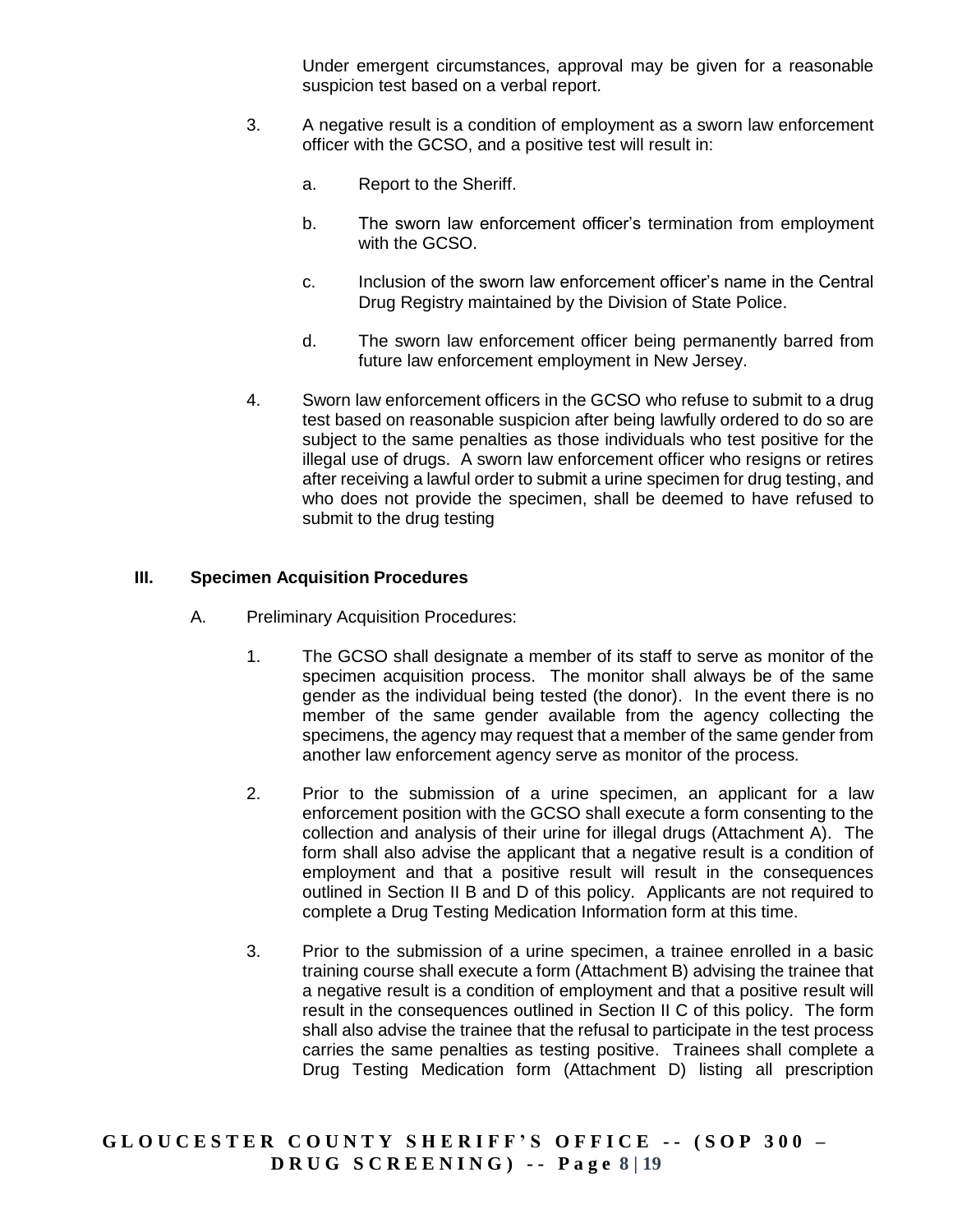medication, non-prescription medication (over-the–counter) medication, dietary supplements, and nutritional supplements that were ingested by the trainee during the past fourteen (14) days. The Drug Testing Medication Information form shall be placed in an envelope which is sealed by the donor. The donor shall date and initial the seal, and write their unique identifier (Donor ID) on the envelope.

- 4. Prior to the submission of a urine specimen, a sworn law enforcement officer employed by and with the GCSO shall execute a form (Attachment C) advising the officer that a negative result is a condition of employment and that a positive result will result in the consequences outlined in Section II A and E of this policy. The form shall also advise the officer that the refusal to participate in the test process carries the same penalties as testing positive. Sworn law enforcement officers shall also complete the Drug Testing Medication Information form (Attachment D) listing all prescription medication, non-prescription (over-the-counter) medication, dietary supplements and nutritional supplements that were ingested by the officer during the past fourteen (14) days. The Drug Testing Medication Information form shall be placed in an envelope, which is sealed by the donor. The donor shall date and initial the seal, and write their unique identifier (Donor ID) on the envelope.
- B. Monitor's Responsibilities:
	- 1. The monitor of the specimen acquisition process shall be responsible for:
		- a. Ensuring that the individual submitting the specimen (the donor) fully and accurately completes all documentation.
		- b. Collecting urine specimens in a manner that provides for individual privacy while ensuring the integrity of the specimen. Individual specimens and forms shall be identified throughout the process by the use of donor identification numbers (Donor ID). At no time shall a name appear on any form or specimen container sent to the New Jersey State Medical Examiner Toxicology Laboratory.
		- c. Complying with chain of custody procedures established by the New Jersey State Medical Examiner Toxicology Laboratory for the collection and submission for analysis of urine specimens.
		- d. Specimens shall be collected utilizing split collection kits supplied by the New Jersey State Medical Examiner Toxicology Laboratory. Under no circumstances shall a specimen be collected and submitted for analysis in a specimen container that has not been approved by the New Jersey State Medical Examiner Toxicology Laboratory. It is the responsibility of each agency to contact the said laboratory to obtain the Split Specimen Kits and Forensic Urine and Drug Testing Custody and Submission Form (CSF).
		- e. Collecting and submitting urine specimens in accordance with procedures established by the New Jersey State Medical Examiner Toxicology Laboratory.

**G L O U C E S T E R C O U N T Y S H E R I F F ' S O F F I C E - - ( S O P 3 0 0 – D R U G S C R E E N I N G ) - - P a g e 9 | 19**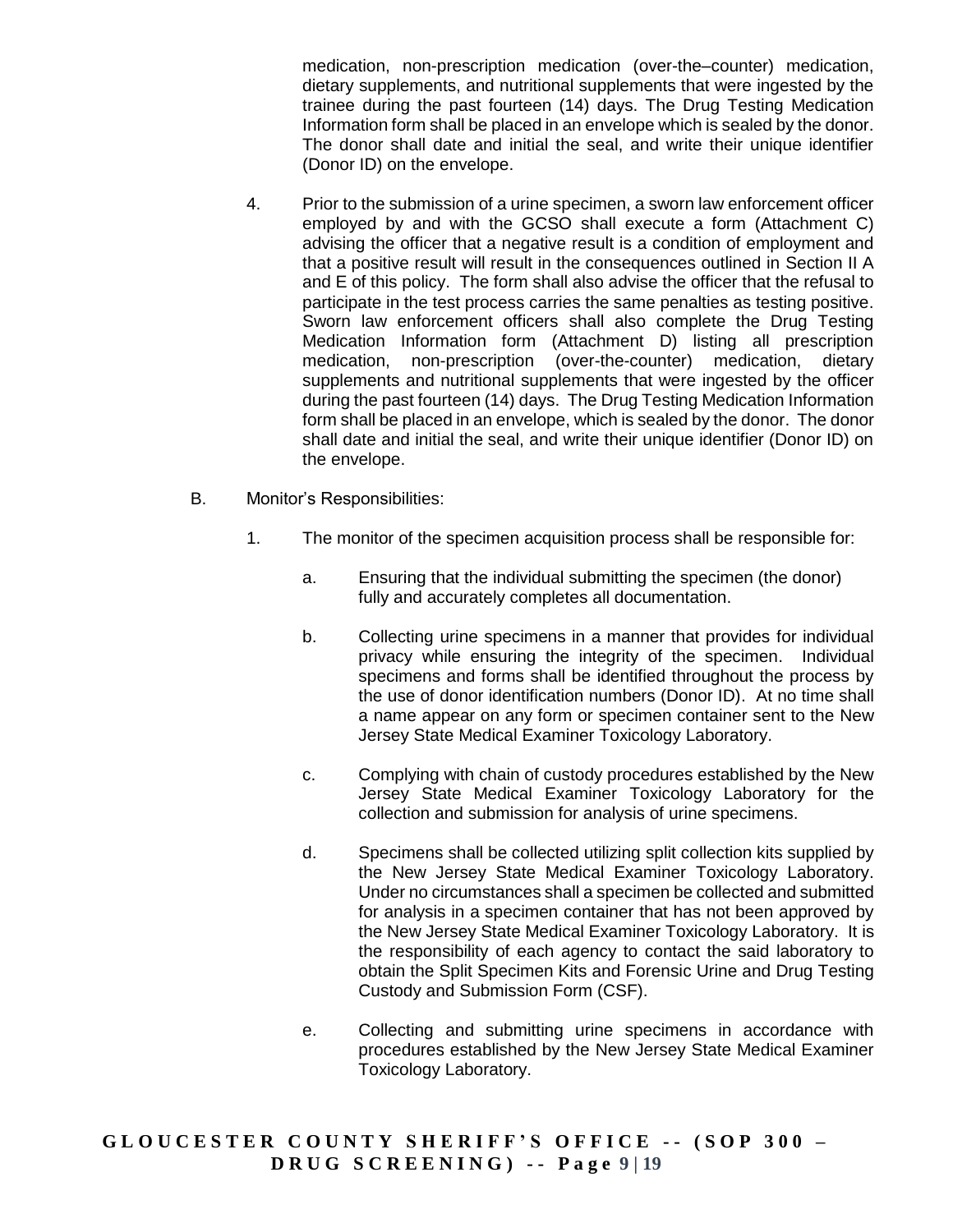- 2. In order to ensure the accuracy and integrity of the collection process, a monitor may:
	- a. Direct an individual officer who has been selected for drug testing to remove outer clothing (jackets, sweaters etc.), empty their pockets, and wash their hands under running water, before they produce a specimen.
	- b. Add tinting agents to toilet water and secure the area where the specimens are to be collected prior to specimen collection.
- 3. If the monitor has reason to believe that an individual sworn law enforcement officer will attempt to adulterate or contaminate a specimen, substitute another substance or liquid for his or her specimen, or compromise the integrity of the test process, the monitor may conduct a direct observation of the individual officer. If a monitor concludes that direct observation is necessary, he or she must document the facts supporting the belief that the officer will attempt to compromise the integrity of the test process before there can be direct observation.
- C. Urine Specimen Collection Procedure:
	- 1. Unless otherwise noted, all steps must be completed by the donor in the presence of the monitor.
	- 2. The monitor completes the agency information, donor identification, and test information sections of the Drug Testing Custody and Submission Form (CSF).
	- 3. The monitor allows the donor to select one (1) New Jersey State Medical Examiner Toxicology Laboratory issued sealed split specimen collection kit.
	- 4. The donor unseals the split specimen collection kit, removes the specimen bag and specimen containers from the specimen collection container, and places all items on a clean surface.
	- 5. The specimen containers shall be kept closed/unsealed at this time.
	- 6. The specimen collection container and specimen containers should be kept within view of both the donor and the monitor.
	- 7. The monitor instructs the donor to void a specimen of *at least* 45 mL into the specimen collection container, to not flush the toilet, and return with the specimen container immediately after the specimen is produced.
	- 8. The monitor checks the specimen for adequate volume and the temperature indicator strip on the specimen container within 4 minutes.
		- a. A color change between 90° and 100° F indicates an acceptable specimen temperature. The monitor indicates if the temperature is

**G L O U C E S T E R C O U N T Y S H E R I F F ' S O F F I C E - - ( S O P 3 0 0 – D R U G S C R E E N I N G ) - - P a g e 10 | 19**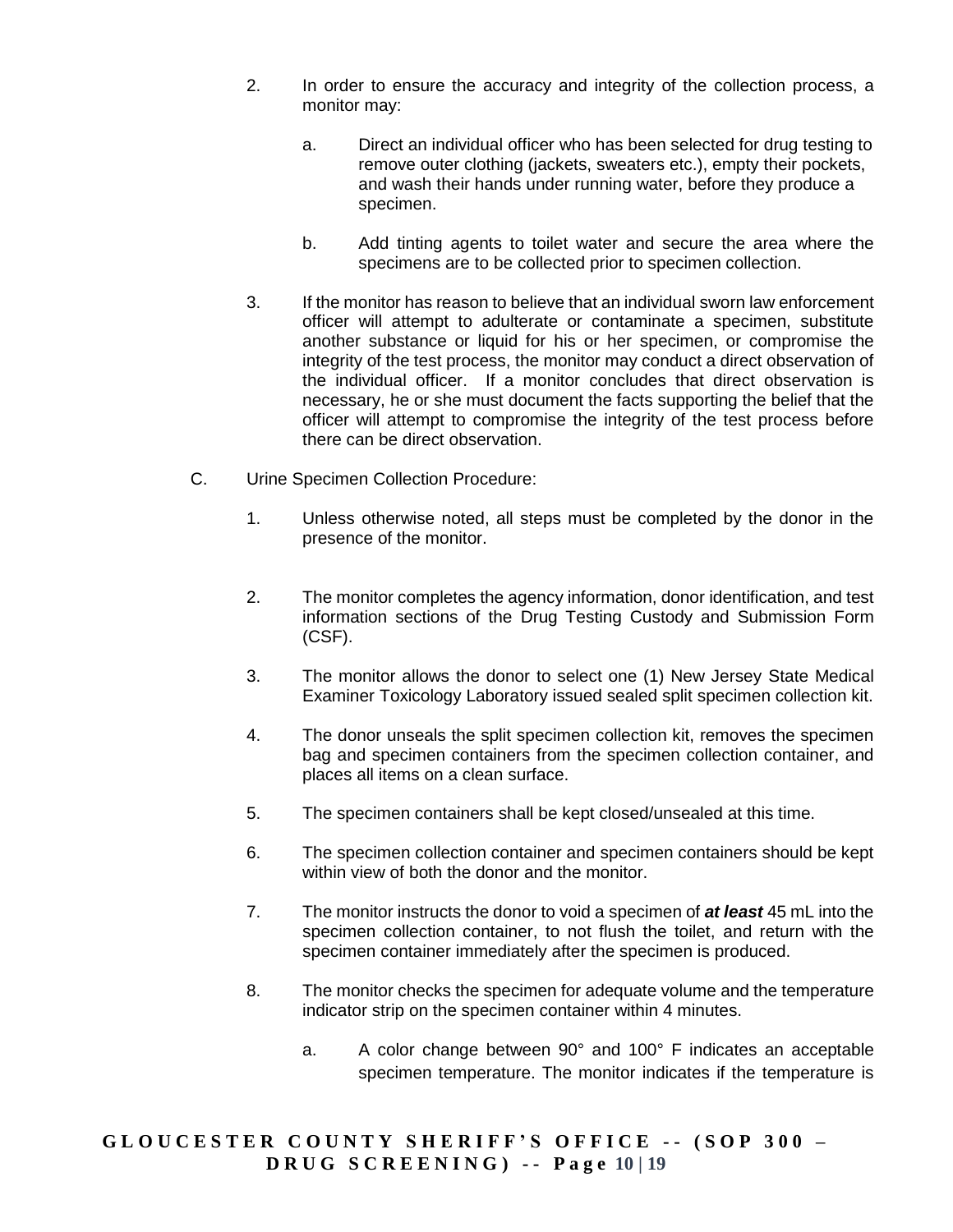acceptable by marking either the "Yes" or "No" box in the specimen collection section of the CSF. If a temperature strip does not indicate the acceptable temperature, the monitor must consider the possibility that the officer attempted to tamper with the collection.

- b. The monitor must follow the "shy bladder" procedure for donors that initially are unable to produce an adequate amount of urine (See Section D below, "Shy Bladder" Procedure).
- 9. The monitor instructs the donor to split the collected specimen into the specimen containers.
	- a. The donor opens both specimen containers and pours *at least* 30 mL of urine from the collection container in the primary specimen container and *at least* 15 mL of urine from the collection container in the secondary specimen container.

b. The donor secures both specimen containers by placing and securing the lids/caps on the specimen containers.

- 10. The monitor instructs the donor to seal the specimen containers with tamperevidence seals from the CSF.
	- a. The donor carefully removes the Bottle A Specimen Container Security Seal from the CSF and places it over the lid/cap and down the sides of the primary specimen container with the greater volume of urine (30 mL).
	- b. The donor carefully removes the Bottle B (SPLIT) Specimen Container Security Seal from the CSF and places it over the lid/cap and down the sides of the secondary specimen container with the lesser volume of urine (15 mL).
	- c. After the seals are placed on the specimen containers, the donor writes the collection date and his or her initials in the space provided on the security seals to certify that the specimen containers contain the specimen that he or she provided.
- 11. The monitor prints his/her name, signs and dates the monitor/agency acknowledgement section of the CSF.
- 12. The monitor instructs the donor to place both specimens in the front pouch of the specimen bag that contains the absorbent pad.
- 13. The monitor separates the white laboratory copy of the CSF, folds it, and places it in the rear pouch of the specimen bag along with the sealed medication information sheet, if provided.
- 14. The monitor seals the specimen bag by removing the release liner from the flap and folding the blue adhesive flap to cover the cross hatch slit opening.

**G L O U C E S T E R C O U N T Y S H E R I F F ' S O F F I C E - - ( S O P 3 0 0 – D R U G S C R E E N I N G ) - - P a g e 11 | 19**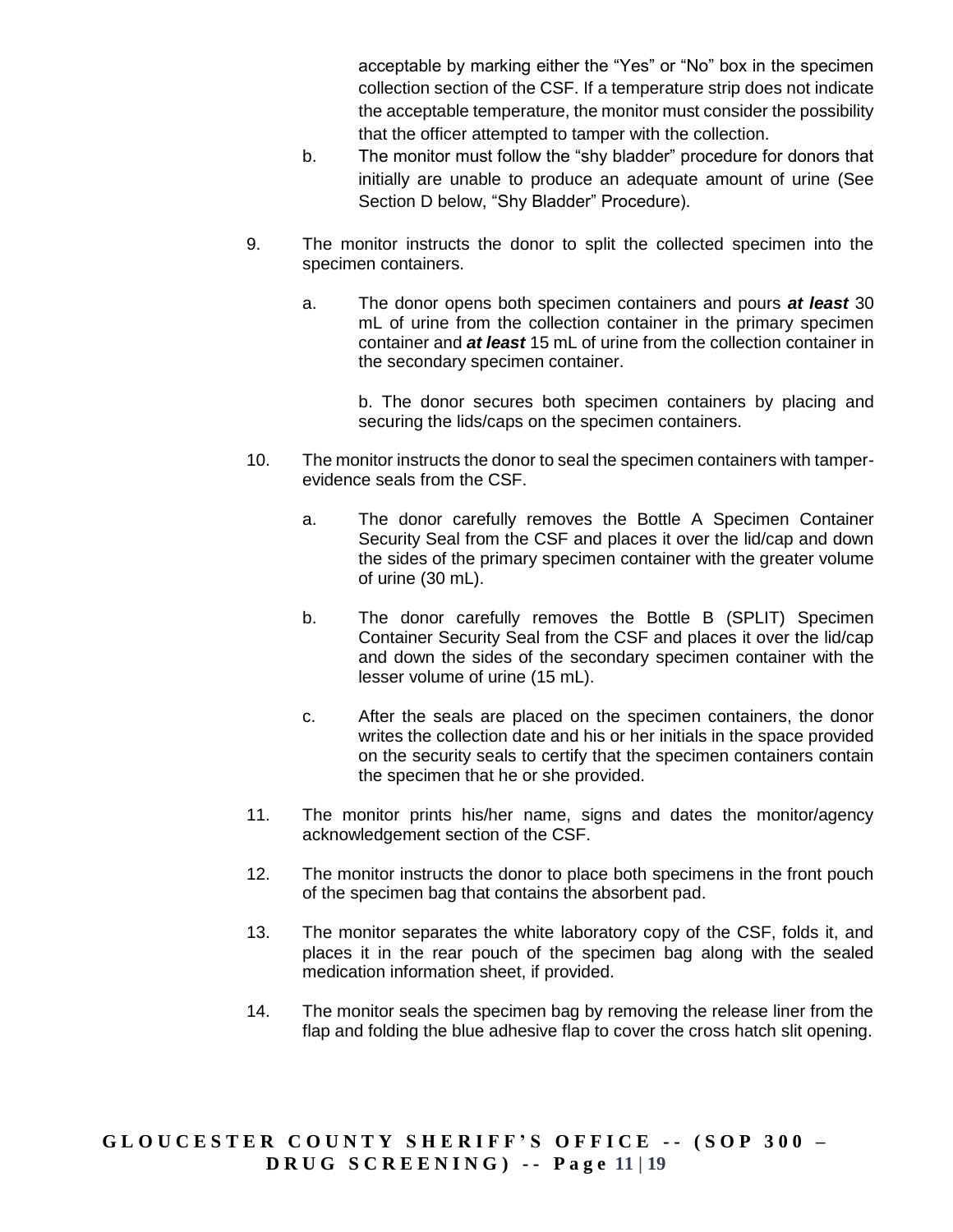- 15. Any remaining urine and the specimen collection container may be discarded.
- 16. The monitor will take possession of the sealed specimen bag and ensure that it is delivered to the New Jersey State Medical Examiner Toxicology Laboratory in a timely manner (See Section IV. Submission of Specimens for Analysis below).
- D. "Shy Bladder" Procedure:
	- 1. When a donor initially produces an inadequate amount of urine, the monitor must take the following steps:
		- a. Advise the donor to remain on the premises and under the supervision of the test monitor until the monitor is satisfied that the donor cannot produce a specimen.
		- b. While the donor is under supervision, allow the donor to drink up to 40 ounces of fluids distributed reasonably over a period of up to three (3) hours in an attempt to induce the production of a specimen.
		- c. Under no circumstances should multiple voids be combined to produce an adequate sample volume.
	- 2. If the donor remains unable to provide a specimen after a reasonable period of time, the monitor may have the donor examined by a doctor to determine whether the inability to produce a specimen was the result of a medical or physical infirmity, or constituted a refusal to cooperate with the drug testing process.
- E. Split Specimen:
	- 1. A donor whose specimen tested positive may only challenge the positive test result by having the split specimen independently tested by an accredited laboratory. The first specimen will not be retested. The split specimen will be maintained at the New Jersey State Medical Examiner Toxicology Laboratory for a minimum of one (1) year following the receipt of a positive drug test result from the Laboratory by the submitting agency.
	- 2. The split specimen will be released by the New Jersey State Medical Examiner Toxicology Laboratory under the following circumstances:
		- a. The agency is notified by the Laboratory that the first specimen tested positive for a controlled substance;
		- b. The agency notifies the donor that the first specimen tested positive for a controlled substance; and
		- c. The agency is informed by the donor whose specimen tested positive that he/she wishes to challenge the positive test result.

**G L O U C E S T E R C O U N T Y S H E R I F F ' S O F F I C E - - ( S O P 3 0 0 – D R U G S C R E E N I N G ) - - P a g e 12 | 19**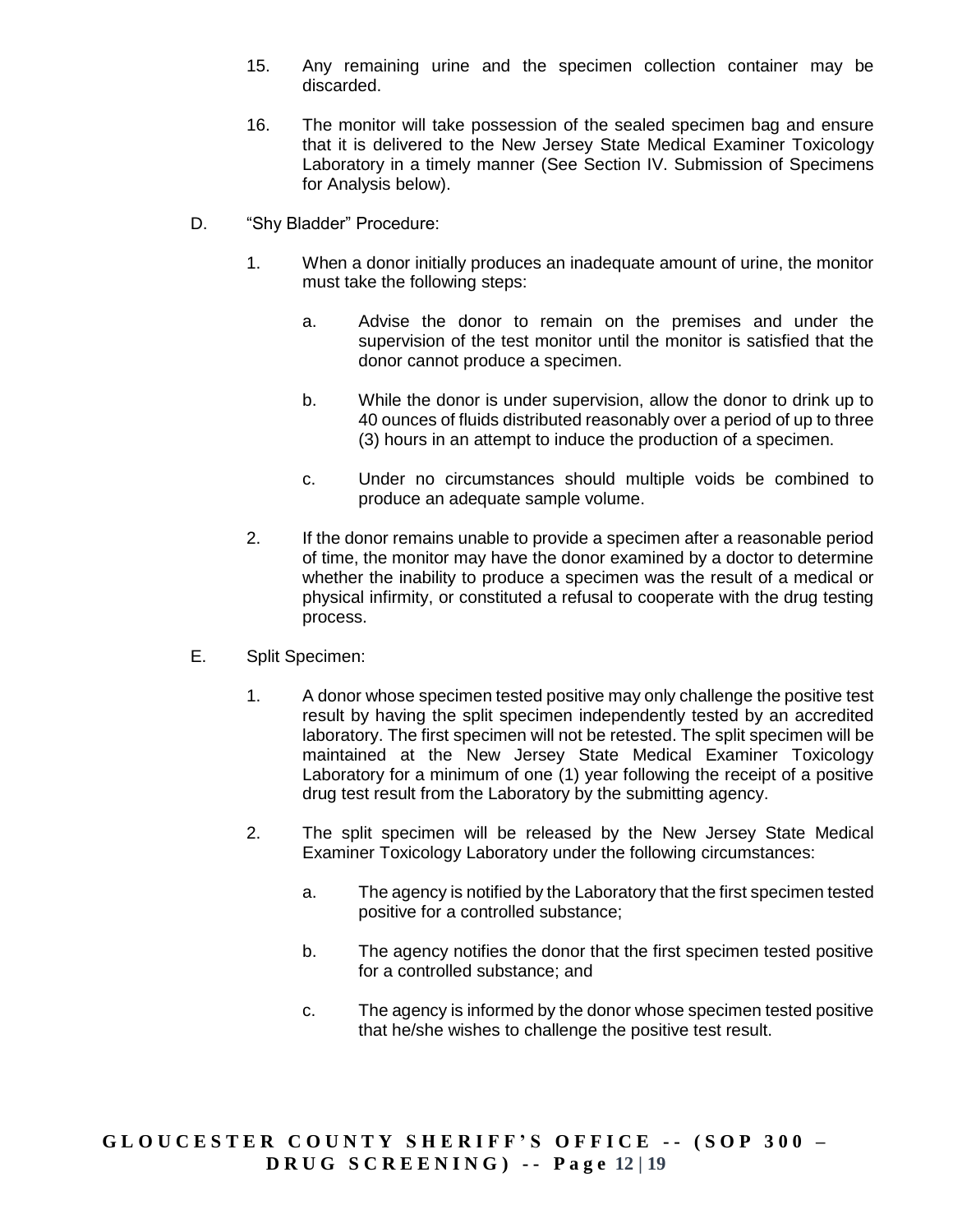- 3. A representative of the second test laboratory may, in person, take possession of the second sample in accordance with accepted chain of custody procedures, or the sample may be sent to the second test laboratory by commercial courier also following accepted chain of custody procedures.
- 4. Following testing of the split specimen, the independent laboratory will report the result of the split specimen drug test to the donor, to the submitting agency, and to the New Jersey State Medical Examiner Toxicology Laboratory medical review officer.

### **IV. SUBMISSION OF SPECIMENS FOR ANALYSIS**

- A. The New Jersey State Medical Examiner Toxicology Laboratory is the only facility approved for the analysis of law enforcement drug tests conducted under the Law Enforcement Drug Testing Policy. Law enforcement agencies are not permitted to use any other facility or laboratory for the purpose of analyzing urine specimens for illegal drug use by law enforcement officers.
- B. Urine specimens should be submitted to the New Jersey State Medical Examiner Toxicology Laboratory as soon as possible after their collection. In the event specimens cannot be submitted to the Laboratory within one (1) working day of collection, the law enforcement agency shall store the specimens in a controlled access refrigerated storage area until submission to the Laboratory (Attachment E).
- C. Specimens may be submitted to the New Jersey State Medical Examiner Toxicology Laboratory by commercial courier using "next day delivery", or in person (appointments only).
- D. The New Jersey State Medical Examiner Toxicology Laboratory will inspect all documentation to ensure that it has been properly completed. Failure to include the appropriate documentation with each submission will cause the Laboratory to delay conducting an analysis of the specimen or specimens until the missing documentation is submitted.
- E. In addition to ensuring that the appropriate documentation has been completed and submitted for each specimen, the New Jersey State Medical Examiner Toxicology Laboratory shall inspect each specimen for damage and evidence of tampering.
	- 1. The Laboratory may reject any specimen it has reason to believe has been tampered with or is damaged; and
	- 2. Notify the submitting agency in writing with the reason for rejection clearly stated.

### **V. ANALYSIS OF SPECIMENS**

A. The analysis of the first specimen shall be done in accordance with currently accepted procedures adopted by the New Jersey State Medical Examiner Toxicology Laboratory. These procedures shall include, but not be limited to,

## **G L O U C E S T E R C O U N T Y S H E R I F F ' S O F F I C E - - ( S O P 3 0 0 – D R U G S C R E E N I N G ) - - P a g e 13 | 19**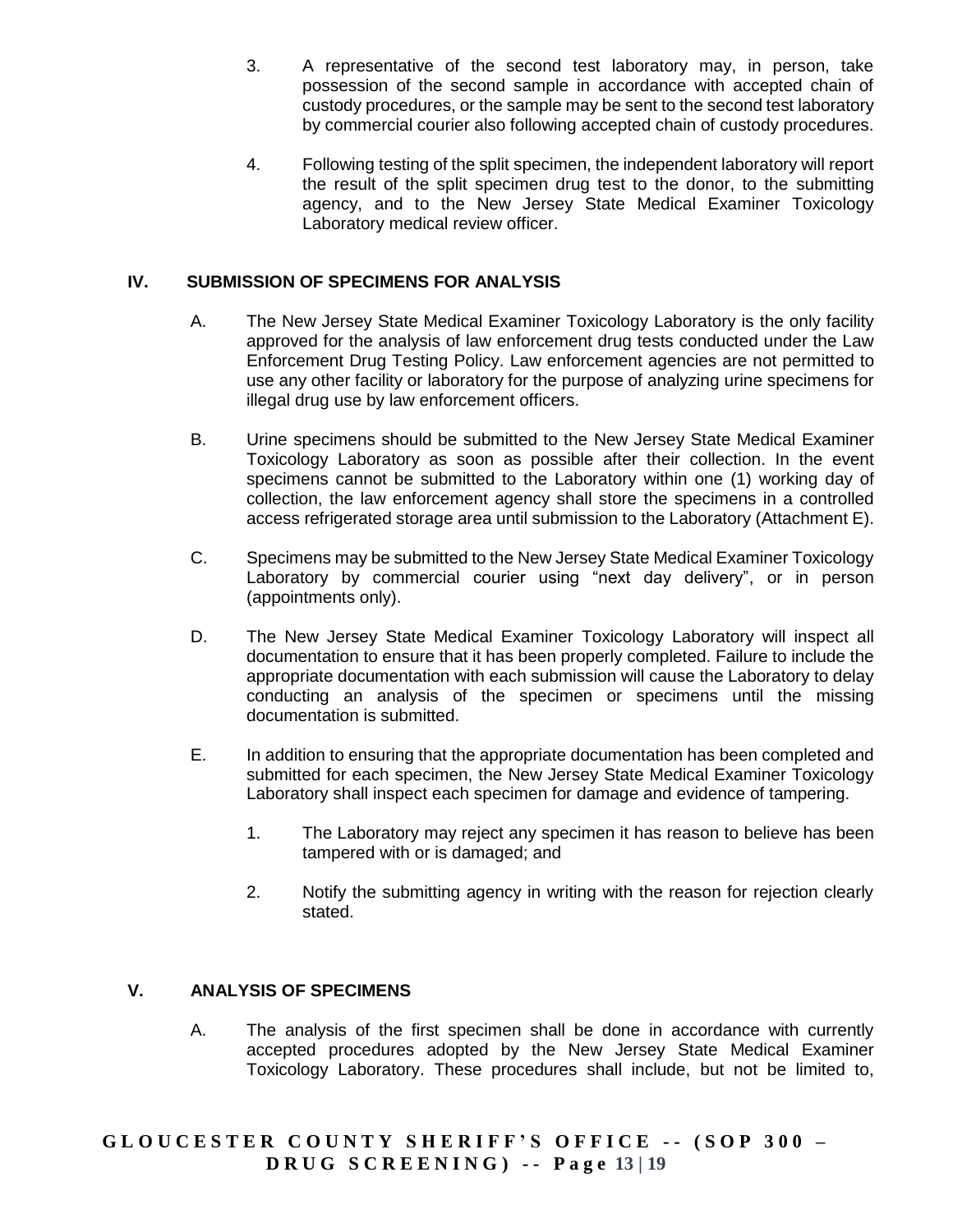security of the test specimens, chain of custody, initial screening and confirmation testing, parent drug and metabolite cut-off levels, and the issuance of test reports. In addition to the controlled substances listed below, every Law Enforcement Executive may request that specimens be analyzed for the presence of steroids.

- B. The Laboratory's drug testing procedures will screen specimens for the following controlled substances:
	- Amphetamines
	- □ Barbiturates
	- $\square$  Benzodiazepines
	- □ Cocaine
	- Marijuana/Cannabis
	- □ Methadone
	- □ Opiates
	- □ Oxycodone/Oxymorphone
	- □ Phencyclidine.
- C. The New Jersey State Medical Examiner Toxicology Laboratory utilizes a two-stage procedure to analyze specimens.
	- 1. In the first stage, all specimens will undergo an initial screening. The initial screening determines whether one or more of the nine substances listed and/or their metabolites are present at or above a designated cutoff. All presumptive positive specimens will undergo a second and more specific type of testing.
	- 2. The second type of testing will employ mass spectrometry detection for the definitive identification and quantitation of drugs and/or metabolites presumptively identified by the initial screen.
- D. When a specimen tests positive at both the initial stage and the second stage, a medical review officer assigned to the New Jersey State Medical Examiner Toxicology Laboratory will review the test results together with the medication information form submitted for the specimen. The medical review officer will seek to determine whether any of the substances listed on the form would explain the positive test result. The medical review officer may direct the agency that collected the sample to obtain further information from the individual being tested concerning the medications listed on the medical information form. The medical review officer will then issue a report indicating whether or not the sample tested positive due to a listed medication on the medication information form.
- E. Applicants for law enforcement employment are not required to submit a Drug Testing Medication Information form with their specimen. Therefore, if an applicant tests positive, the law enforcement agency, following notification from the New Jersey State Medical Examiner Toxicology Laboratory, must have the candidate complete the Drug Testing Medication Information form (Attachment D), listing all prescriptions medications, non-prescriptions (over-the-counter) medication, dietary supplements, and nutritional supplements that were ingested by the donor during the fourteen (14) days prior to the specimen collection. Once the form has been completed, the agency is responsible for transmitting the form to the Laboratory. A

**G L O U C E S T E R C O U N T Y S H E R I F F ' S O F F I C E - - ( S O P 3 0 0 – D R U G S C R E E N I N G ) - - P a g e 14 | 19**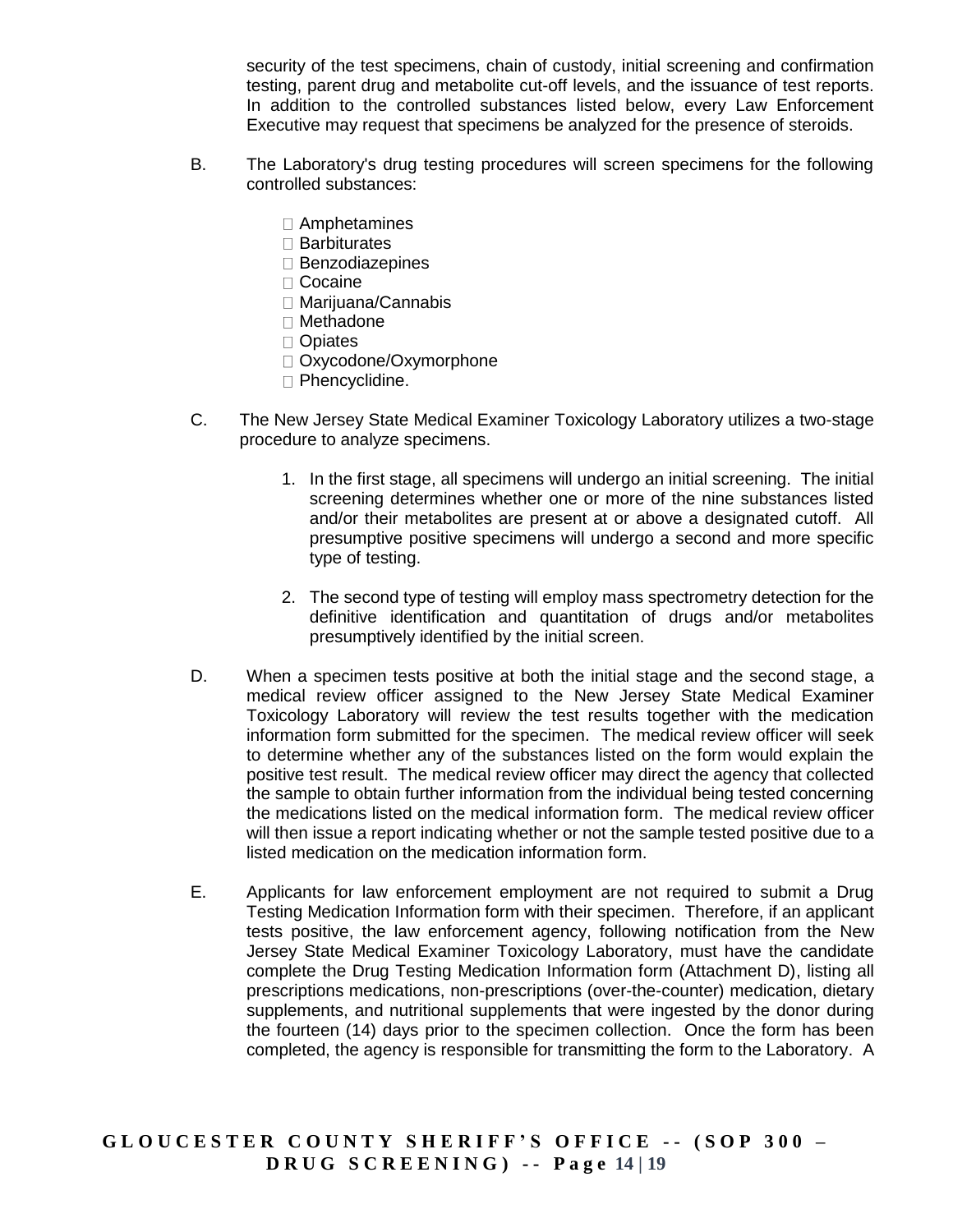review of the form will be conducted by the medical review officer as outlined above.

F. In addition to the testing outlined above, specimens submitted to the New Jersey State Medical Examiner Toxicology Laboratory may be tested for additional substances at the request of the law enforcement agency submitting the specimen. The New Jersey State Medical Examiner Toxicology Laboratory has the ability through its own facilities, as well as facilities employed as reference laboratories, to arrange drug testing for steroid abuse, as well as other currently abused chemicals and substances.

## **VI. Drug Test Results**

- A. The New Jersey State Medical Examiner Toxicology Laboratory will provide written test results for every specimen submitted for analysis. All efforts will be made to deliver these reports within fifteen (15) working days of the submission. Reports will be addressed to the contact person listed on the specimen submission record. Positive test results will be sent to the contact person by certified mail.
- B. In some cases, the New Jersey State Medical Examiner Toxicology Laboratory will report that a specimen tested positive for a particular substance and that the information on the medication information form explains the test result. For example, the Laboratory may report that a specimen tested positive for barbiturates and a prescription for that barbiturate was listed on the form by the sworn law enforcement officer. At this point, it is the responsibility of the submitting agency to determine whether the officer had a valid prescription for that drug. Officers who do not have a valid prescription are subject to disciplinary action including, termination by the agency.
- C. Under no circumstances will the New Jersey State Medical Examiner Toxicology Laboratory provide law enforcement agencies with verbal reports of drug test results. In addition, no individual or agency may ask the Laboratory to conduct a second analysis of a specimen that has already been analyzed.

### **VII. Consequences of a Positive Test Result**

- A. When an applicant tests positive for illegal drug use:
	- 1. The applicant shall be immediately removed from consideration for employment;
	- 2. The applicant shall be reported to the Central Drug Registry maintained by the Division of State Police by this agency; and
	- 3. The applicant shall be precluded from consideration for future law enforcement employment by any law enforcement agency in New Jersey for a period of two (2) years.
	- 4. Where the applicant is currently employed by another agency as a sworn law enforcement officer, the officer's current employer shall be notified of the positive test result. Under these circumstances, the officer's current

## **G L O U C E S T E R C O U N T Y S H E R I F F ' S O F F I C E - - ( S O P 3 0 0 – D R U G S C R E E N I N G ) - - P a g e 15 | 19**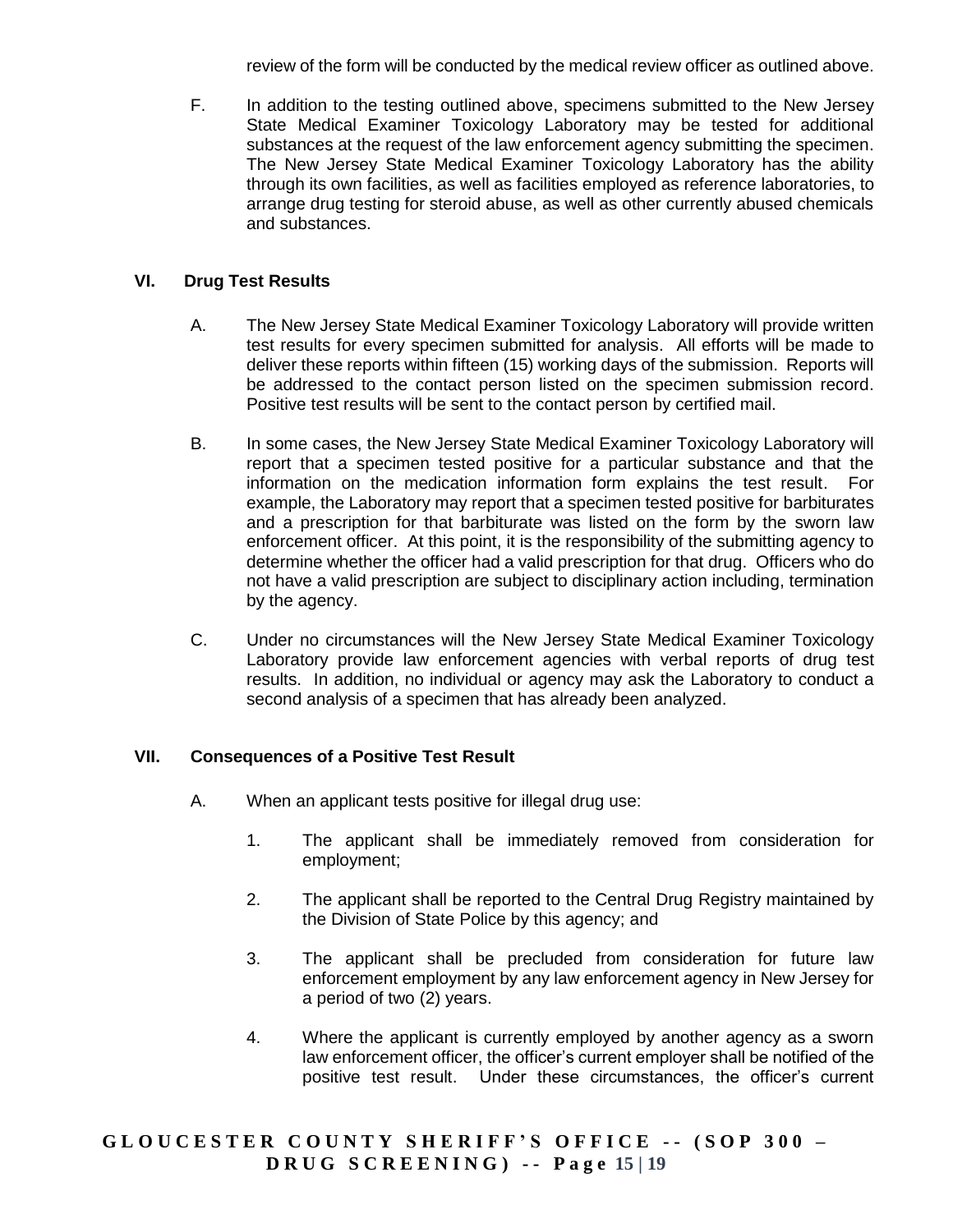employer is required to dismiss the officer from employment and report his or her name to the Central Drug Registry maintained by the Division of State Police.

- B. When a trainee tests positive for illegal drug use, subject to rules adopted by the Police Training Commission:
	- 1. The trainee shall be immediately dismissed from basic training and suspended from employment by the GCSO;
	- 2. The trainee shall be terminated from employment as a law enforcement officer, upon final disciplinary action by the GCSO;
	- 3. The trainee shall be reported to the Central Drug Registry maintained by the Division of State Police;
	- 4. The trainee shall be permanently barred from future law enforcement employment in New Jersey;
- C. When a sworn law enforcement officer tests positive for illegal drug use:
	- 1. The individual shall be immediately suspended from all duties;
	- 2. The individual shall be terminated from employment, upon final disciplinary action;
	- 3. The individual shall be reported to the Central Drug Registry maintained by the Division of State Police by this agency; and
	- 4. The individual shall be permanently barred from future law enforcement employment in New Jersey.

### **VIII. Consequences of a Refusal to Submit to a Drug Test**

- A. Applicants who refuse to submit to a drug test during the pre-employment process shall be immediately removed from consideration for law enforcement and barred from consideration for future law enforcement employment for a period of two (2) years from the date of refusal. In addition, the GCSO shall forward the candidate's name to the Central Drug Registry maintained by the Division of the State Police, and note that the individual refused to submit to a drug test.
- B. Trainees who refuse to submit to a drug test during basic training shall be immediately removed from the academy, and immediately suspended from employment. Upon a finding that the trainee did in fact refuse to submit a sample, the trainee shall be terminated from law enforcement employment and permanently barred from future law enforcement employment in New Jersey. In addition, the GCSO shall forward the trainee's name to the Central Drug Registry maintained by the Division of the State Police, and note that the individual refused to submit to a drug test.

**G L O U C E S T E R C O U N T Y S H E R I F F ' S O F F I C E - - ( S O P 3 0 0 – D R U G S C R E E N I N G ) - - P a g e 16 | 19**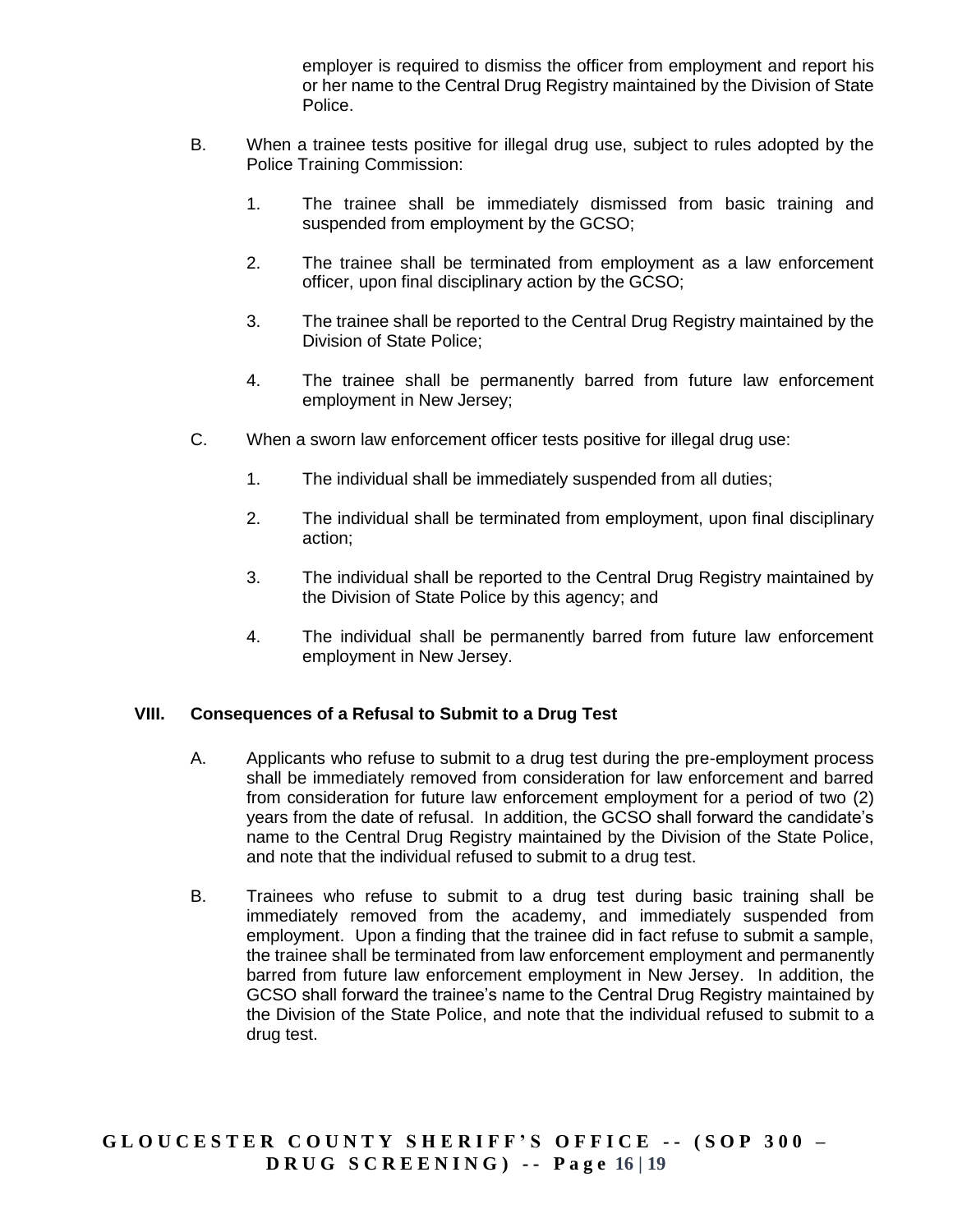C. Sworn law enforcement officers who refuse to submit to a drug test ordered in response to reasonable suspicion or random selection shall be immediately suspended from employment. Upon a finding that the individual did in fact refuse to submit the sample, the individual shall be terminated from law enforcement employment and permanently barred from future law enforcement employment in New Jersey. In addition, this agency shall forward the officer's name to the Central Drug Registry maintained by the Division of the State Police, and note that the individual refused to submit to a drug test. If there is no valid reason why an officer cannot produce a specimen, his/her actions will be treated as a refusal. In addition, an officer who resigns or retires after receiving a lawful order to submit a urine specimen for drug testing, and who does not provide the specimen, shall be deemed to have refused to submit to the drug test.

### **IX. Resignation/Retirement in Lieu of Disciplinary Action**

A sworn law enforcement officer who tests positive for illegal drug use or refuses to submit to a drug lest, and who resigns or retires in lieu of disciplinary action or prior to the completion of final disciplinary action, shall be reported by this agency to Central Drug Registry maintained by the Division of the State Police, and shall be permanently barred from future law enforcement employment in New Jersey.

## **X. Record Keeping**

- A. The GCSO's Internal Affairs Unit shall maintain all records relating to drug testing.
- B. The drug testing records shall include, but not be limited to:
	- 1. All drug testing:
		- a. The identity of those ordered to submit urine samples;
		- b. The reason for that order;
		- c. The date the urine was collected;
		- d. The monitor of the collection process;
		- e. The chain of custody of the urine sample from the time it was collected until the time it was received by the New Jersey State Medical Examiner Toxicology Laboratory;
		- f. The results of the drug testing;
		- g. Copies of notifications to the subject;
		- h. For any positive result, documentation from the officers, applicant's, or trainee's physician that the medication was lawfully prescribed and does not render the individual unfit for duty; and

**G L O U C E S T E R C O U N T Y S H E R I F F ' S O F F I C E - - ( S O P 3 0 0 – D R U G S C R E E N I N G ) - - P a g e 17 | 19**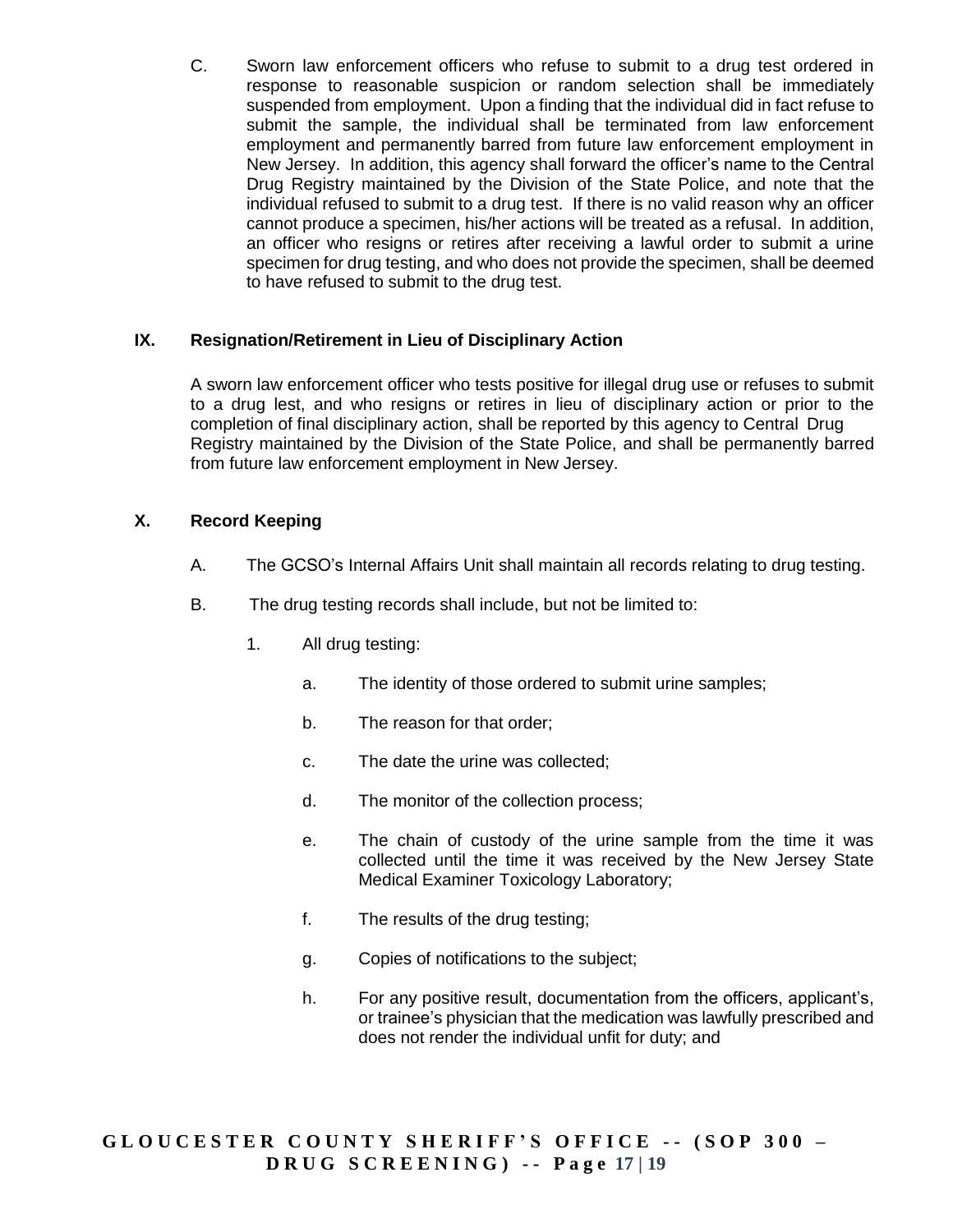- i. For any positive result or refusal, appropriate documentation of disciplinary action.
- 2. For random drug testing, the records shall also include the following information:
	- a. A description of the process used to randomly select individuals for drug testing;
	- b. The date selection was made;
	- c. A copy of the document listing the identities of those selected for drug testing;
	- d. A list of those who were actually tested; and
	- e. The date(s) those individuals were tested.
- C. Drug testing records shall be maintained with the level of confidentiality required for internal affairs files pursuant to the New Jersey Internal Affairs Policy and Procedures.

#### **XI. Central Drug Registry**

- A. The GCSO shall notify the Central Drug Registry maintained by the Division of State Police of the identity of candidates, trainees, and sworn law enforcement officers who test positive for the illegal use of drugs or refuse an order to submit to a drug test (Attachment F).
- B. A sworn law enforcement officer who tests positive for illegal drug use or refuses to submit to a drug test, and who resigns or retires in lieu of disciplinary action or prior to the completion of final disciplinary action, shall be reported by his or her employer to Central Drug Registry, and shall be permanently barred from future law enforcement employment in New Jersey.
- C. Notifications to the Central Drug Registry shall include the following information as to each individual:
	- 1. Name and address of the GCSO, and contact person;
	- 2. Name of the individual who tested positive;
	- 3. Last known address of the individual;
	- 4. Date of birth;
	- 5. Social security number;
	- 6. SBI number (if applicable);
	- 7. Gender;

## **G L O U C E S T E R C O U N T Y S H E R I F F ' S O F F I C E - - ( S O P 3 0 0 – D R U G S C R E E N I N G ) - - P a g e 18 | 19**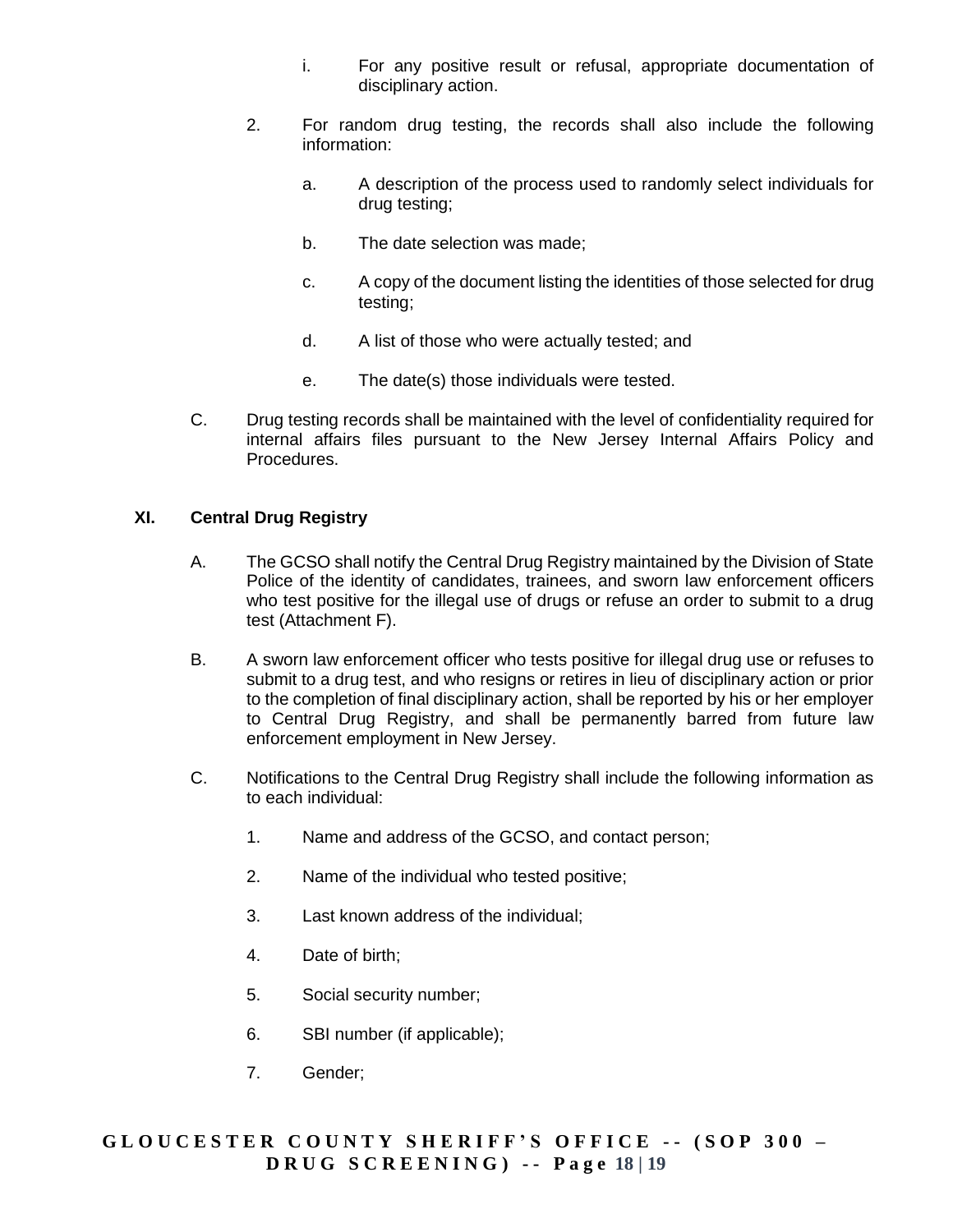- 8. Race;
- 9. Eye color;
- 10. Substance the individual tested positive for, or circumstances of the refusal to submit a urine sample;
- 11. Date of the drug test or refusal;
- 12. Date of final dismissal of separation from this agency; and
- 13. Whether the individual was an applicant, trainee, or sworn law enforcement officer.
- D. The certification section of the notification form must be completed by the Sheriff, and notarized with a raised seal.
- E. Notifications to the Central Drug Registry shall be sent to:

Division of State Police State Bureau of Identification Central Drug Registry P.O. Box 7068 West Trenton, New Jersey 08628-0068

- F. Information contained in the central registry may be released by the Division of State Police only under the following circumstances;
	- 1. In response to an inquiry from a law enforcement agency as part of the background investigation process for prospective or newly appointed personnel.
	- 2. In response to a court order.

### **XII. Public Accessibility and Confidentiality**

- A. This policy shall be made available to the public upon request and shall be posted on the office's website.
- B. All written reports created or submitted pursuant to [Attorney General Directive 2018-](http://www.nj.gov/oag/dcj/agguide/directives/ag-directive-2018-2.pdf) [2 \(Statewide Mandatory Random Drug Testing\)](http://www.nj.gov/oag/dcj/agguide/directives/ag-directive-2018-2.pdf) that identify specific officers are confidential and not subject to public disclosure.

## **G L O U C E S T E R C O U N T Y S H E R I F F ' S O F F I C E - - ( S O P 3 0 0 – D R U G S C R E E N I N G ) - - P a g e 19 | 19**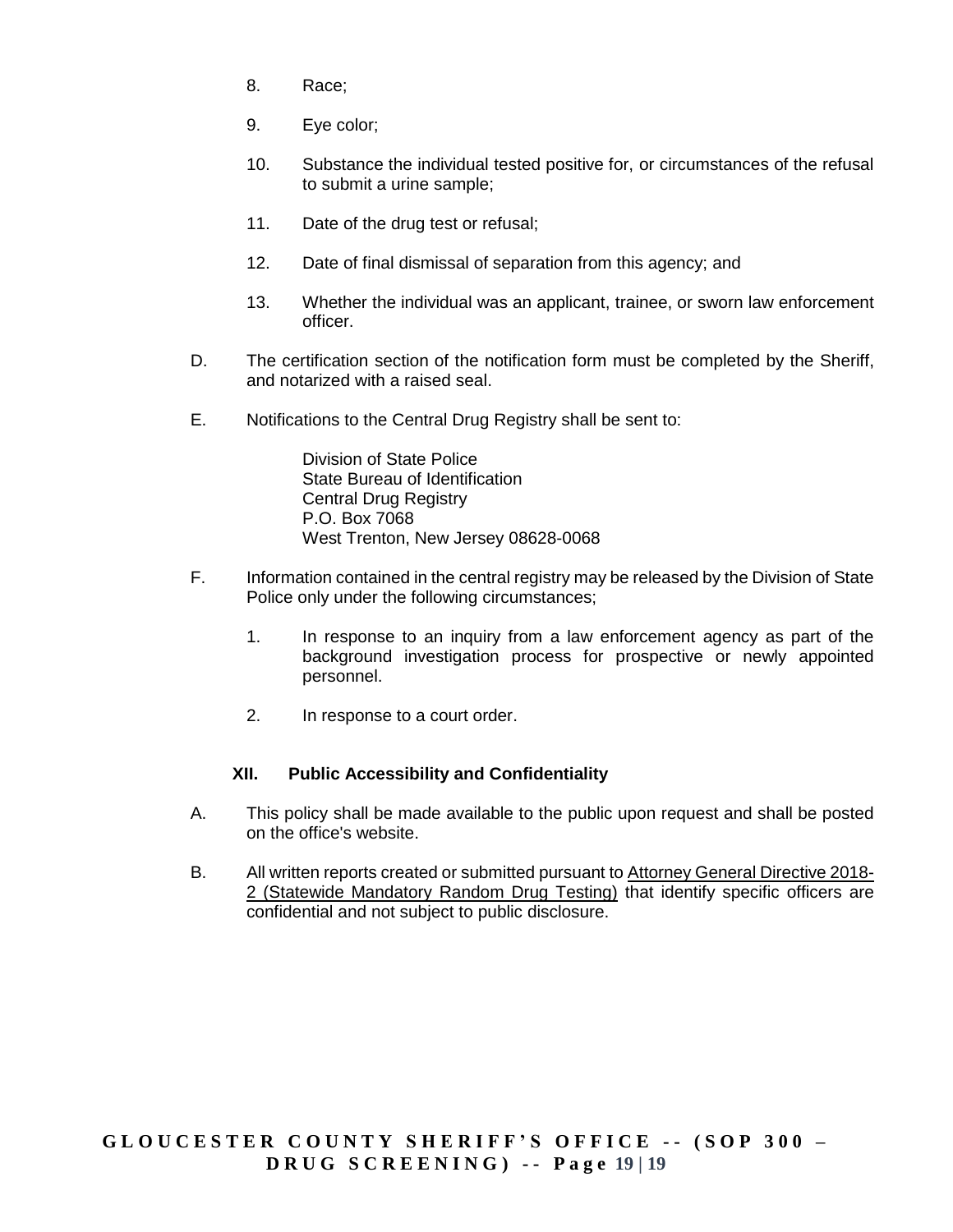## **ATTACHMENT A**

# DRUG TESTING APPLICANT NOTICE AND ACKNOWLEDGMENT

I, the contract of the pre-employment process,  $\mu$  and  $\mu$  and  $\mu$  and  $\mu$  and  $\mu$  are that as part of the pre-employment process, the Gloucester County Sheriff's Office will conduct a comprehensive background investigation to determine my suitability for the position for which I have applied.

I understand that as part of this process, I will undergo drug testing through urinalysis. I understand that a negative drug test result is a condition of employment. I understand that if I refuse to undergo the testing, I will be rejected from employment.

I understand that if I produce a positive test result for illegal drug use, I will be rejected for employment.

I understand that if I produce a positive test result for illegal drug use or refuse to take the test, that information will be forwarded to the Central Drug Registry maintained by the Division of State Police. Information from that registry can be made available by court order or as part of a confidential investigation relating to employment with a criminal justice agency.

I understand that if I produce a positive test result for illegal drug use and am not currently employed as a sworn law enforcement officer, I will be barred from future law enforcement employment in New Jersey for two years from the date of the test. After this two-year period, the positive test result may be considered in evaluating my fitness for future criminal justice employment.

I understand that if I am currently employed as a sworn law enforcement officer and I produce a positive test result for illegal drug use, my current law enforcement employer will be notified of the positive test result. In addition, I will be dismissed from my law enforcement position and I will be permanently barred from law enforcement employment.

I have read and understand the information contained on this "Applicant Notice and Acknowledgment" form. I agree to undergo drug testing through urinalysis as part of the pre-employment process.

\_\_\_\_\_\_\_\_\_\_\_\_\_\_\_\_\_\_\_\_\_\_\_\_\_\_\_\_\_\_ \_\_\_\_\_\_\_\_\_\_\_\_\_\_\_\_\_\_\_\_\_\_\_\_\_\_\_\_\_\_

Signature of Applicant Date Signature of Witness Date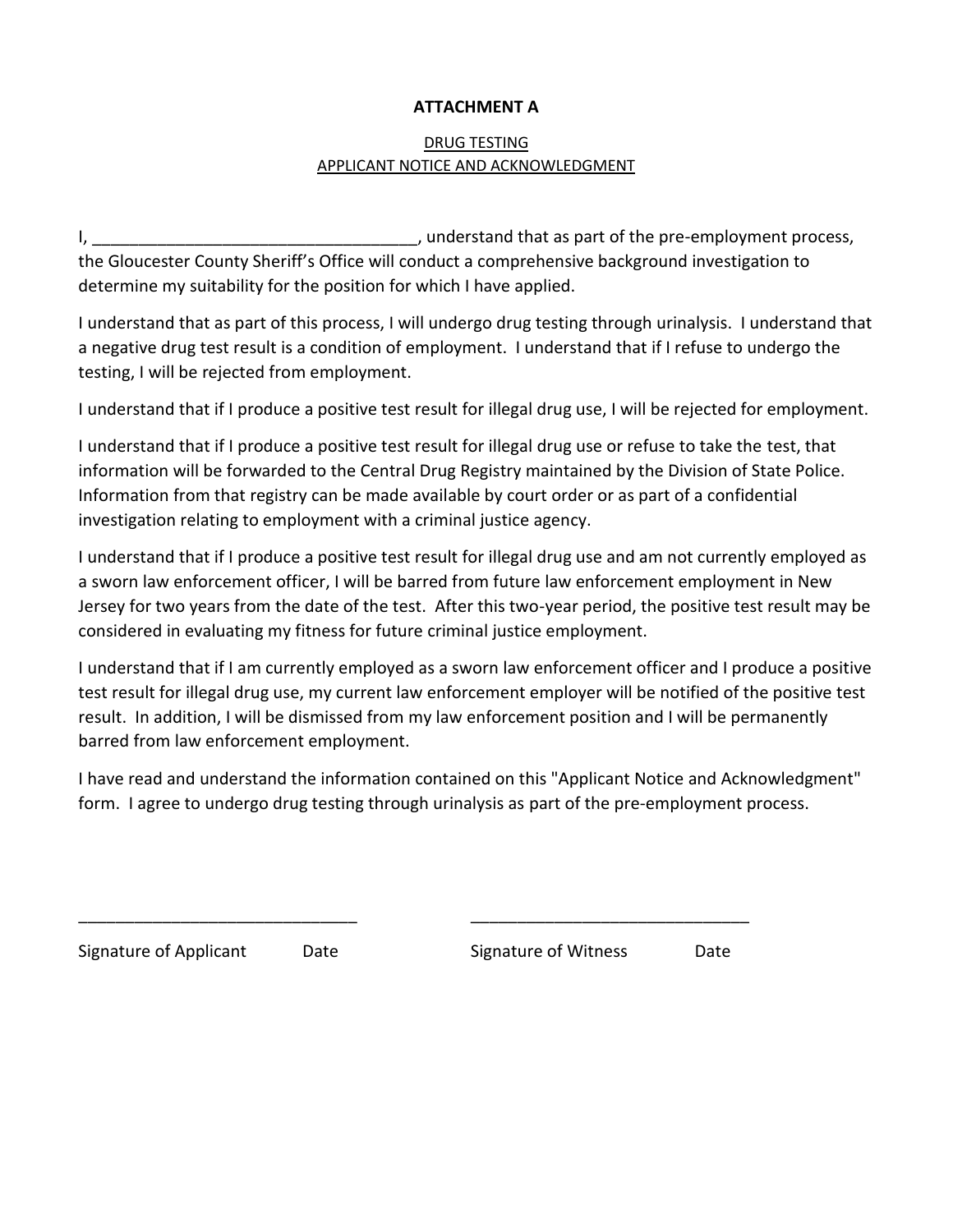### **ATTACHMENT B**

## DRUG TESTING TRAINEE NOTICE AND ACKNOWLEDGMENT

I, \_\_\_\_\_\_\_\_\_\_\_\_\_\_\_\_\_\_\_\_\_\_\_\_\_\_\_\_\_\_\_\_\_\_\_\_, understand that as part of the program of training at the \_\_\_\_\_\_\_\_\_\_\_\_\_\_\_\_\_\_\_\_\_\_\_\_\_\_\_\_\_\_\_\_\_\_\_\_\_\_\_\_, I will undergo unannounced drug testing by urinalysis

during the training period.

I understand that a negative drug test result is a condition of my continued attendance at the above listed training program. I understand that if I refuse to undergo the testing, I will be dismissed from the training program and from my law enforcement position.

I understand that if I produce a positive test result for illegal drug use, I will be dismissed from the academy.

I understand that if I produce a positive test result for illegal drug use, the academy will notify my employer of the positive test result. In addition, I will be permanently dismissed from my law enforcement position.

I understand that if I produce a positive test result for illegal drug use or refuse to take the test, that information will be forwarded to the Central Drug Registry maintained by the Division of State Police. Information from that registry can be made available by court order or as part of a confidential investigation relating to employment with a criminal justice agency.

I understand that if I produce a positive test result for illegal drug use, I will be permanently barred from serving as a law enforcement officer in New Jersey.

I have read and understand the information contained on this "Trainee Notice and Acknowledgment" form. I agree to undergo drug testing through urinalysis as part of the academy training program.

\_\_\_\_\_\_\_\_\_\_\_\_\_\_\_\_\_\_\_\_\_\_\_\_\_\_\_\_\_\_ \_\_\_\_\_\_\_\_\_\_\_\_\_\_\_\_\_\_\_\_\_\_\_\_\_\_\_\_\_\_

Signature of Trainee Date Signature of Witness Date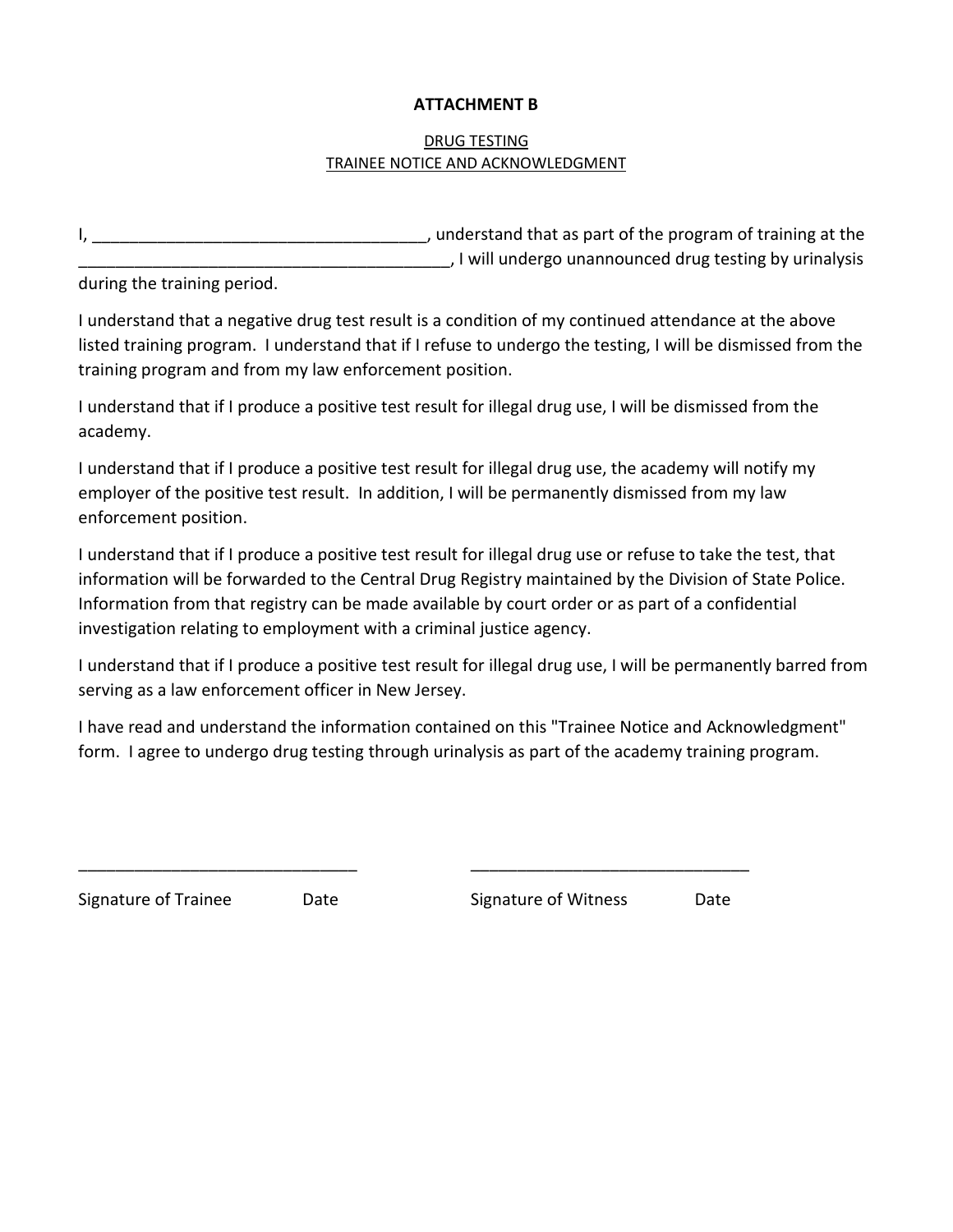## **ATTACHMENT C**

## DRUG TESTING OFFICER NOTICE AND ACKNOWLEDGMENT

I, \_\_\_\_\_\_\_\_\_\_\_\_\_\_\_\_\_\_\_\_\_\_\_\_\_\_\_\_\_\_\_\_\_\_\_, understand that as part of my employment as a sworn officer with the Gloucester County Sheriff's Office, I am required to undergo unannounced drug testing by urinalysis either through a random drug testing procedure or where there is reasonable suspicion to believe I am illegally using drugs.

I understand that a negative drug test result is a condition of my continued employment as a sworn officer at the above listed department.

I understand that if I produce a positive test result for illegal drug use, it will result in my termination from employment.

I understand that if I refuse to undergo testing, it will result in the same penalties as a positive test for the illegal use of drugs.

I understand that if I produce a positive test result for illegal drug use or refuse to take the test, the information will be forwarded to the Central Drug Registry maintained by the Division of State Police. Information from that registry can be made available by court order or as part of a confidential investigation relating to my employment with a criminal justice agency.

I understand that if I produce a positive test result for illegal drug use, I will be permanently barred from future employment as a law enforcement officer in New Jersey.

I understand that if I resign or retire after receiving a lawful order to submit a urine specimen for drug testing and do not provide the specimen, I shall be deemed to have refused to submit to the drug test.

I have read and understand the information contained on this "Officer Notice and Acknowledgment" form. I agree to undergo drug testing through urinalysis as a condition of my continued employment as required by law.

\_\_\_\_\_\_\_\_\_\_\_\_\_\_\_\_\_\_\_\_\_\_\_\_\_\_\_\_\_\_ \_\_\_\_\_\_\_\_\_\_\_\_\_\_\_\_\_\_\_\_\_\_\_\_\_\_\_\_\_\_

Signature of Officer Date Signature of Witness Date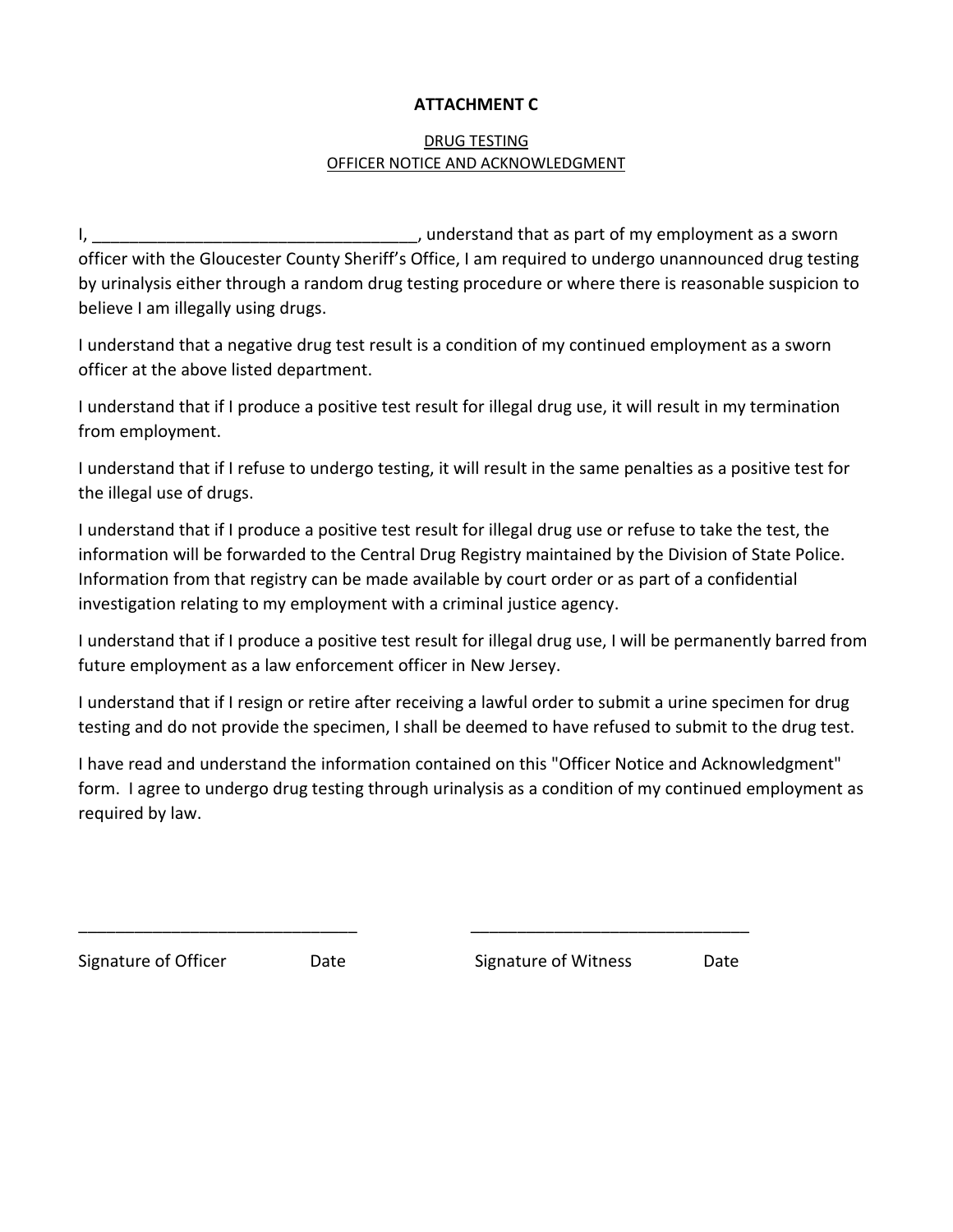## **ATTACHMENT D**

### DRUG TESTING MEDICATION INFORMATION

As part of the drug testing process, it is essential that you inform us of all medications you have taken in the last fourteen (14) days. Please *carefully* complete the information below.

Check all that apply:

\_\_\_\_ A. During the past 14 days, I have taken the following medication prescribed by a physician:

|    | Name of Medication: | Prescribing Physician: | Date Last Taken: |
|----|---------------------|------------------------|------------------|
|    |                     |                        |                  |
| z. |                     |                        |                  |
| 3. |                     |                        |                  |
| 4. |                     |                        |                  |
| э. |                     |                        |                  |

B. During the past 14 days, I have taken the following non-prescription medications (cough medicine, cold tablets, aspirin, diet medication, nutritional supplements, etc.):

|          | Name of Medication: | Date Last Taken: |
|----------|---------------------|------------------|
| <b>.</b> |                     |                  |
| <u>.</u> |                     |                  |
| .ر       |                     |                  |
| 4.       |                     |                  |
| <u>.</u> |                     |                  |

\_\_\_\_ C. During the past 14 days, I have taken NO prescription or non-prescription medications.

\_\_\_\_\_\_\_\_\_\_\_\_\_\_\_\_\_\_\_\_\_\_\_\_\_\_\_\_\_\_\_\_\_\_\_\_\_ \_\_\_\_\_\_\_\_\_\_\_\_\_\_\_\_\_\_

Donor ID and Initials **Date** Date **Date** Date **Date**